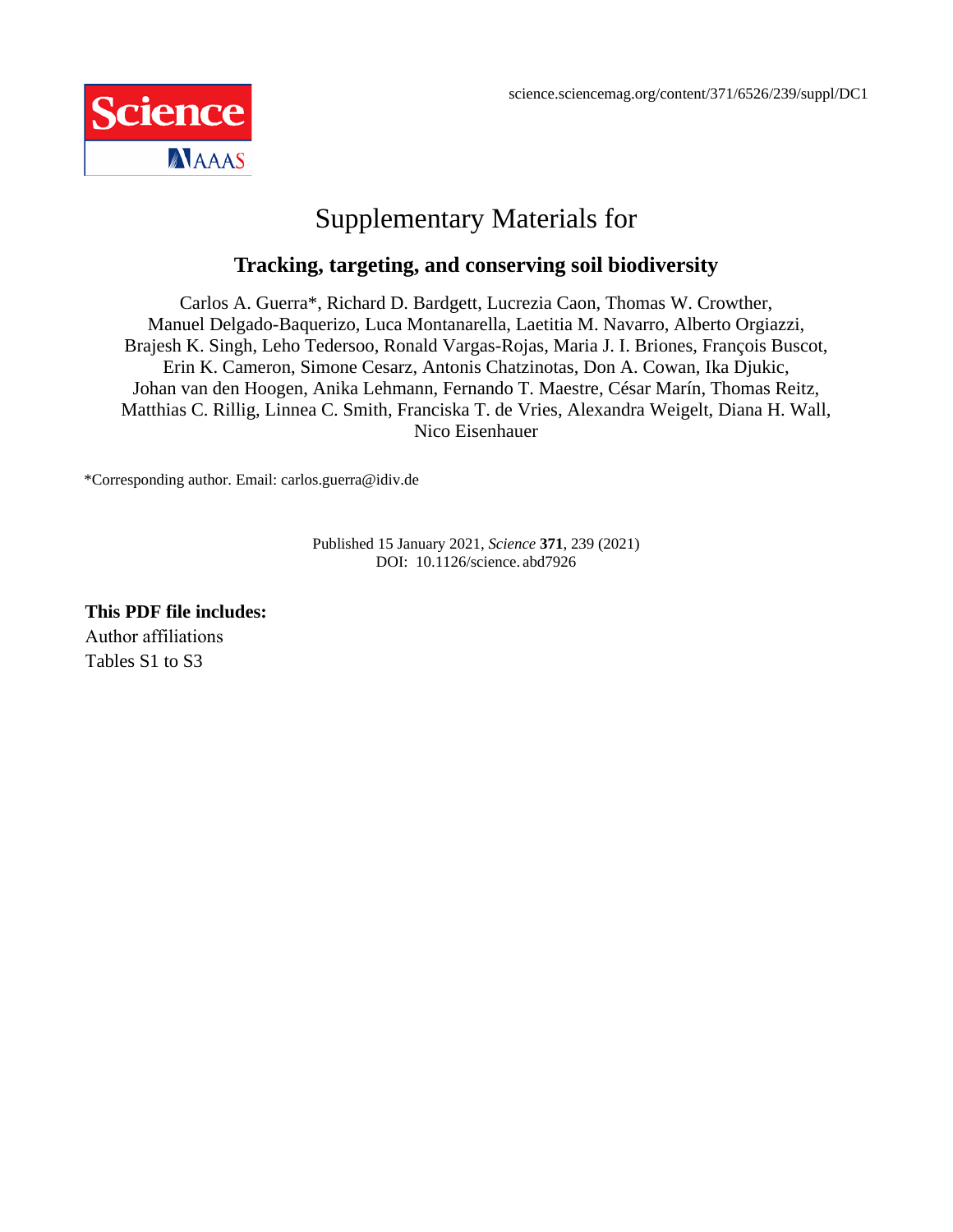$\bf{C}$ arlos A. Guerra $\cdot$ , Richard D Bardgett $\cdot$ , Lucrezia Caon $\cdot$ , Thomas W. Crowther $\cdot$ , Manuel Delgado-Baquerizo $\cdot$ , **Luca Montanarella<sup>7</sup> , Laetitia Navarro1,2, Alberto Orgiazzi<sup>7</sup> , Brajesh K. Singh8,9, Leho Tedersoo10,11, Ronald Vargas-Rojas<sup>4</sup> , Maria J.I. Briones12, François Buscot13,1, Erin K. Cameron14, Simone Cesarz1,15, Antonis Chatzinotas1,15,16, Don A. Cowan17, Ika Djukic18, Johan van den Hoogen<sup>5</sup> , Anika Lehmann19, Fernando T. Maestre20,21, César Marín22,23, Thomas Reitz13,1, Matthias C. Rillig19,24, Linnea C. Smith1,2, Franciska T. de Vries<sup>25</sup> , Alexandra Weigelt1,15 , Diana H. Wall26+ , Nico Eisenhauer1,15+**

<sup>1</sup> German Centre for Integrative Biodiversity Research (iDiv) Halle-Jena-Leipzig, Leipzig, Germany

<sup>2</sup> Institute of Biology, Martin Luther University Halle Wittenberg, Am Kirchtor 1, 06108 Halle(Saale), Germany

<sup>3</sup> Department of Earth and Environmental Sciences, The University of Manchester, Manchester, M13 9PT, UK

<sup>4</sup> Global Soil Partnership, Food and Agriculture Organization of the United Nations, Viale delle Terme di Caracalla, 00153, Roma, Italy

<sup>5</sup> Institute of Integrative Biology, ETH Zurich, Univeritätstrasse 16, 8092 Zürich, Switzerland

<sup>6</sup> Departamento de Sistemas Físicos, Químicos y Naturales, Universidad Pablo de Olavide, 41013 Sevilla, Spain

<sup>7</sup> European Commission, Joint Research Centre, Ispra, Italy

<sup>8</sup> Hawkesbury Institute for the Environment, Western Sydney University, Penrith, NSW 2751, Australia

<sup>9</sup> Global Centre for Land-Based Innovation, Western Sydney University, Penrith, NSW 2751, Australia

<sup>10</sup> Department of Mycology and Microbiology, University of Tartu, 50411 Tartu, Estonia

" College of Science, King Saud University, Riyadh, 11451, Saudi Arabia

<sup>12</sup> Departamento de Ecología y Biología Animal. Universidad de Vigo, 36310 Vigo, Spain

<sup>13</sup> Helmholtz Centre for Environmental Research (UFZ), Soil Ecology Dept, Theodor Lieser Str. 4, 06120 Halle (Saale), Germany

<sup>14</sup> Department of Environmental Science, Saint Mary's University, Halifax, Nova Scotia, Canada

<sup>15</sup> Institute of Biology, Leipzig University, Germany

<sup>16</sup> Helmholtz Centre for Environmental Research (UFZ), Environmental Microbiology Dept, Permoserstr. 15, 04318 Leipzig, **Germany** 

<sup>17</sup> Centre for Microbial Ecology and Genomics, Department of Biochemistry, Genetics and Microbiology, University of Pretoria, Pretoria 0002, South Africa

<sup>18</sup> Swiss Federal Institute for Forest, Snow and Landscape Research (WSL), Zürcherstrasse 111, 8903 Birmensdorf, Zürich, **Switzerland** 

<sup>19</sup> Freie Universität Berlin, Institute of Biology, Berlin, Germany

<sup>20</sup> Instituto Multidisciplinar para el Estudio del Medio "Ramon Margalef", Universidad de Alicante, Carretera de San Vicente del Raspeig s/n, 03690 San Vicente del Raspeig, Spain

<sup>21</sup> Departamento de Ecología, Universidad de Alicante, Carretera de San Vicente del Raspeig s/n, 03690 San Vicente del Raspeig, Spain

<sup>22</sup> Institute of Agri-food, Animal and Environmental Sciences, Universidad de O'Higgins, 3070000 San Fernando, Chile

<sup>23</sup> Center of Applied Ecology and Sustainability, Pontificia Universidad Católica de Chile, 8331150 Santiago, Chile

<sup>24</sup> Berlin-Brandenburg Institute of Advanced Biodiversity Research (BBIB), Berlin, Germany

<sup>25</sup> Institute for Biodiversity and Ecosystem Dynamics, University of Amsterdam, Amsterdam, The Netherlands

<sup>26</sup> School of Global Environmental Sustainability and Department of Biology, Colorado State University, Fort Collins, CO 80523- 1036 USA

+ joint senior authorship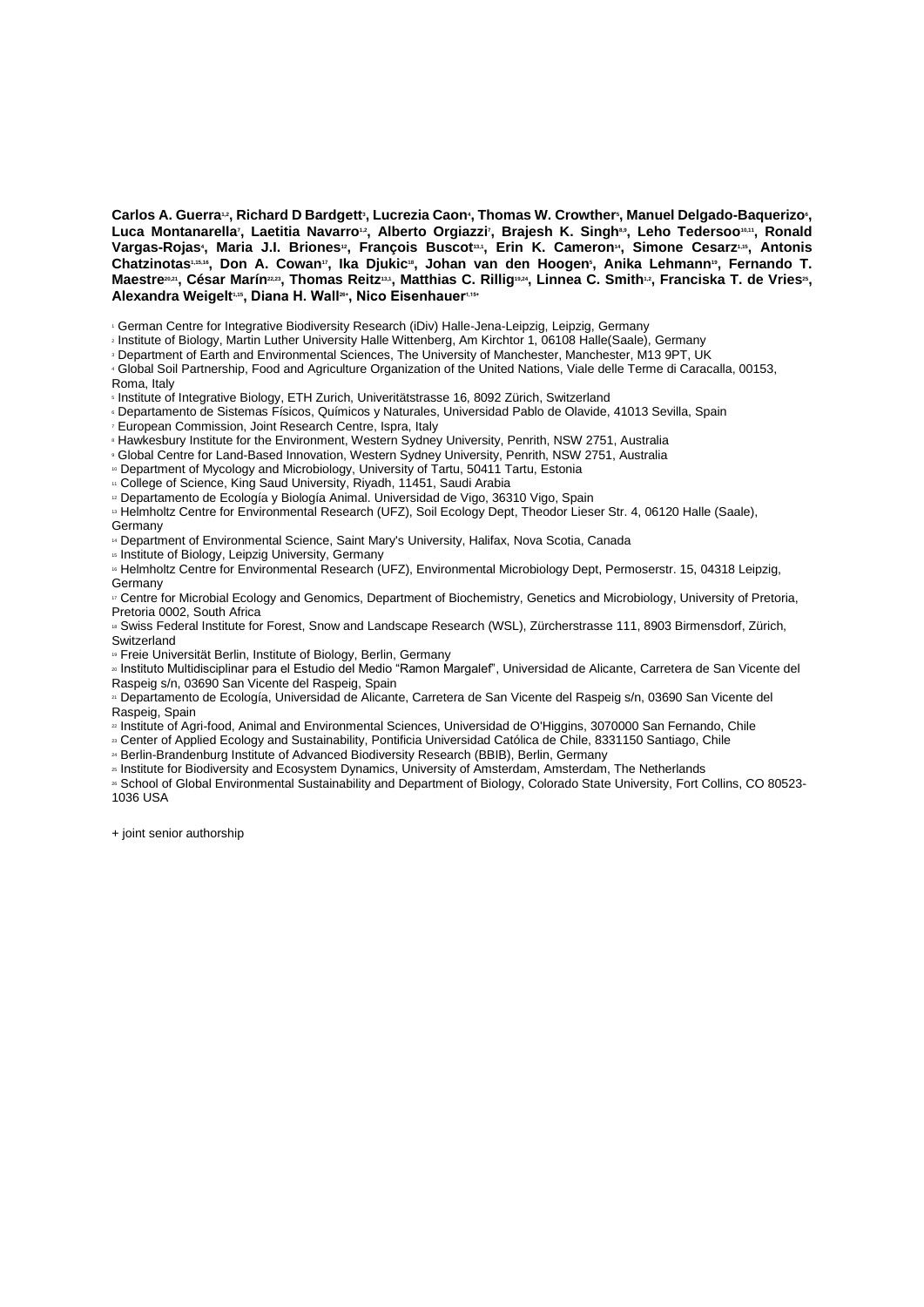#### **Table S1\***

|                                                    |                                                                                                                                                                      |                                                                                                                                                                                                                                                                                                                                                                                                                                                                          | SoilBON priority EBV           |                      |                           |                |                      |                            |              |                      |                  |                    |                          |                                               |                                                                                                                                             |
|----------------------------------------------------|----------------------------------------------------------------------------------------------------------------------------------------------------------------------|--------------------------------------------------------------------------------------------------------------------------------------------------------------------------------------------------------------------------------------------------------------------------------------------------------------------------------------------------------------------------------------------------------------------------------------------------------------------------|--------------------------------|----------------------|---------------------------|----------------|----------------------|----------------------------|--------------|----------------------|------------------|--------------------|--------------------------|-----------------------------------------------|---------------------------------------------------------------------------------------------------------------------------------------------|
| Policy Sector                                      | Strategic Goal                                                                                                                                                       | <b>Target/Policy/Assessment</b>                                                                                                                                                                                                                                                                                                                                                                                                                                          | ntraspecific genetic diversity | Population abundance | Community traits of roots | nabitat extent | Functional diversity | <b>Taxonomic diversity</b> | Soil biomass | Litter decomposition | Soil respiration | Enzymatic activity | Soil aggregate stability | Nutrient cycling                              | <b>SoilBON Indicator</b>                                                                                                                    |
|                                                    | A.4                                                                                                                                                                  | By 2020, at the latest, Governments, business and<br>stakeholders at all levels have taken steps to achieve<br>or have implemented plans for sustainable<br>production and consumption and have kept the<br>impacts of use of natural resources well within safe<br>ecological limits.                                                                                                                                                                                   |                                | $\circ$              |                           |                | $\circ$              | $\circ$                    | ٠            | ٠                    | ٠                | ٠                  | $\bullet$                |                                               | Soil Health<br>Nutrient Cycling and Fertility                                                                                               |
|                                                    | B.5                                                                                                                                                                  | By 2020, the rate of loss of all natural habitats,<br>including forests, is at least halved and where<br>feasible brought close to zero, and degradation and<br>fragmentation is significantly reduced.<br>By 2020 areas under agriculture, aquaculture and                                                                                                                                                                                                              |                                |                      |                           |                |                      | $\bullet$                  | $\circ$      | $\circ$              | $\circ$          | $\circ$            | $\circ$                  | $\circ$                                       | Soil Conservation Value<br><b>Ecological Vulnerability of Soils</b>                                                                         |
|                                                    | <b>B.7</b>                                                                                                                                                           |                                                                                                                                                                                                                                                                                                                                                                                                                                                                          | $\circ$                        |                      |                           | $\circ$        | $\circ$              | $\bullet$                  | $\bullet$    | ٠                    | ٠                | $\bullet$          | $\bullet$                | Soil Health<br>Nutrient Cycling and Fertility |                                                                                                                                             |
|                                                    | By 2020, pollution, including from excess nutrients,<br><b>B.8</b><br>has been brought to levels that are not detrimental<br>to ecosystem function and biodiversity. |                                                                                                                                                                                                                                                                                                                                                                                                                                                                          |                                | $\circ$              |                           |                | $\circ$              | $\circ$                    | $\bullet$    | $\bullet$            | $\bullet$        | $\bullet$          | $\bullet$                | $\bullet$                                     | Soil Health<br>Nutrient Cycling and Fertility                                                                                               |
|                                                    | <b>B.9</b>                                                                                                                                                           | By 2020, invasive alien species and pathways are<br>identified and prioritized, priority species are<br>controlled or eradicated, and measures are in place<br>to manage pathways to prevent their introduction<br>and establishment.                                                                                                                                                                                                                                    | $\circ$                        | $\circ$              |                           |                | $\circ$              | $\circ$                    |              |                      |                  |                    |                          |                                               |                                                                                                                                             |
| Convention on Biological Diversity (Aichi Targets) | C.11                                                                                                                                                                 | By 2020, at least 17 per cent of terrestrial and inland<br>water, and 10 per cent of coastal and marine areas,<br>especially areas of particular importance for<br>biodiversity and ecosystem services, are conserved<br>through effectively and equitably managed,<br>ecologically representative and well connected<br>systems of protected areas and other effective area-<br>based conservation measures, and integrated into<br>the wider landscapes and seascapes. |                                | $\circ$              |                           | $\bullet$      | $\bullet$            |                            |              |                      |                  |                    |                          |                                               | <b>Soil Conservation Value</b>                                                                                                              |
|                                                    | C.12                                                                                                                                                                 | By 2020 the extinction of known threatened species<br>has been prevented and their conservation status,<br>particularly of those most in decline, has been<br>improved and sustained.                                                                                                                                                                                                                                                                                    |                                | $\circ$              |                           |                | $\circ$              | $\circ$                    |              |                      |                  |                    |                          |                                               |                                                                                                                                             |
|                                                    | C.13                                                                                                                                                                 | By 2020, the genetic diversity of cultivated plants<br>and farmed and domesticated animals and of wild<br>relatives, including other socio-economically as well<br>as culturally valuable species, is maintained, and<br>strategies have been developed and implemented<br>for minimizing genetic erosion and safeguarding<br>their genetic diversity.                                                                                                                   | $\circ$                        |                      |                           |                |                      |                            |              |                      |                  |                    |                          |                                               |                                                                                                                                             |
|                                                    | D.14                                                                                                                                                                 | By 2020, ecosystems that provide essential services,<br>including services related to water, and contribute<br>to health, livelihoods and well-being, are restored<br>and safeguarded, taking into account the needs of<br>women, indigenous and local communities, and the<br>poor and vulnerable.                                                                                                                                                                      |                                | ٠                    |                           |                | ٠                    |                            |              | $\bullet$            | ٠                | ٠                  | $\bullet$                | $\bullet$                                     | Soil Conservation Value<br><b>Ecological Vulnerability of Soils</b><br>Soil Biodiversity<br>Soil Health                                     |
|                                                    | D.15                                                                                                                                                                 | By 2020, ecosystem resilience and the contribution<br>of biodiversity to carbon stocks has been enhanced,<br>through conservation and restoration, including<br>restoration of at least 15 per cent of degraded<br>ecosystems, thereby contributing to climate change<br>mitigation and adaptation and to combating<br>desertification.                                                                                                                                  |                                |                      |                           |                |                      |                            |              |                      | $\bullet$        | $\bullet$          | $\bullet$                | $\bullet$                                     | <b>Soil Conservation Value</b><br><b>Ecological Vulnerability of Soils</b><br>Soil Biodiversity<br>Soil Health<br><b>Soil Carbon Stocks</b> |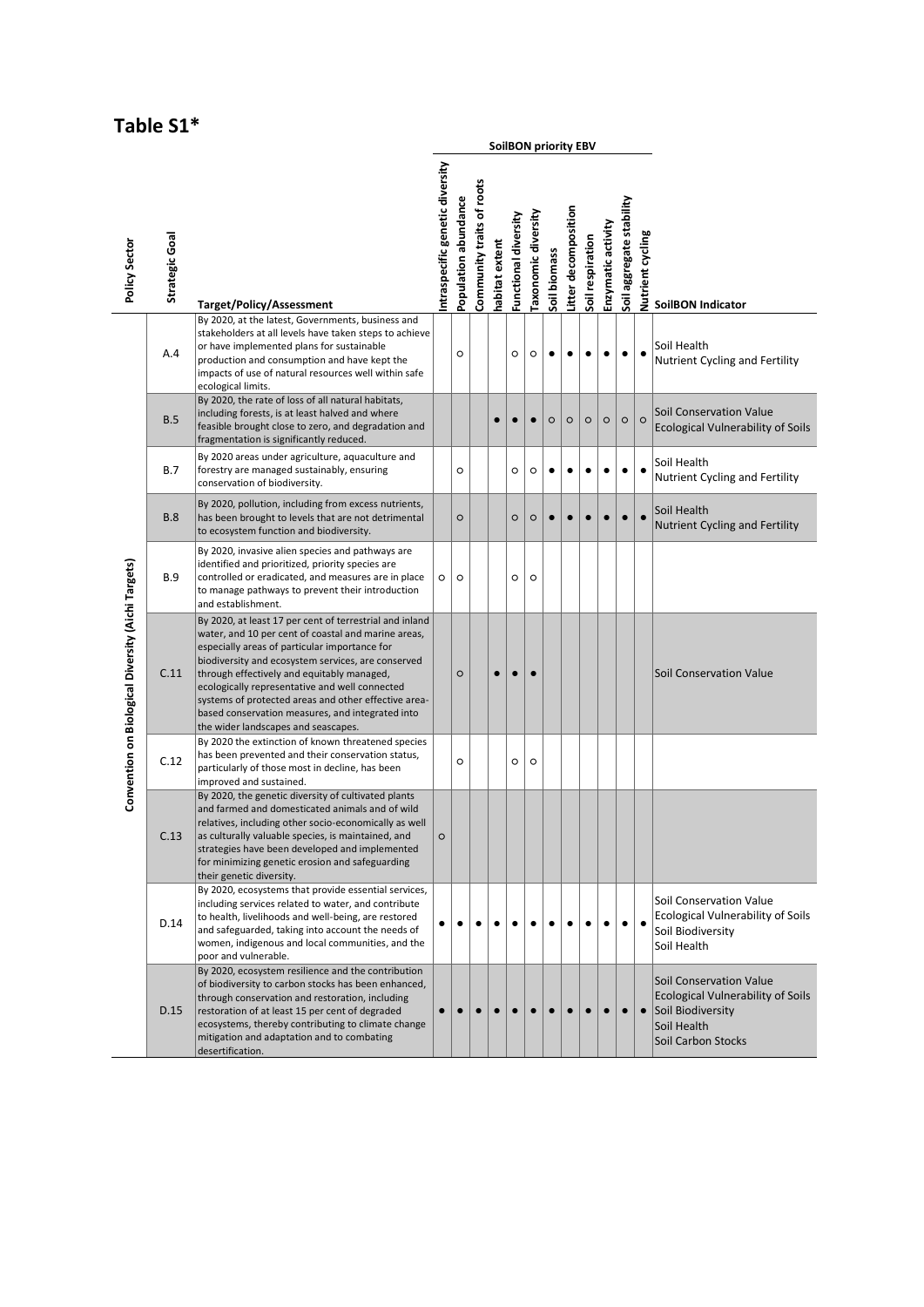|                                                                      |                |                                                                                                                                            |                                |                      |                           |                |                      |                    | <b>SoilBON priority EBV</b> |                      |                  |                    |                          |                         |                                                                                    |
|----------------------------------------------------------------------|----------------|--------------------------------------------------------------------------------------------------------------------------------------------|--------------------------------|----------------------|---------------------------|----------------|----------------------|--------------------|-----------------------------|----------------------|------------------|--------------------|--------------------------|-------------------------|------------------------------------------------------------------------------------|
| Policy Sector                                                        | Strategic Goal | <b>Target/Policy/Assessment</b>                                                                                                            | ntraspecific genetic diversity | Population abundance | Community traits of roots | habitat extent | Functional diversity | axonomic diversity | Soil biomass                | Litter decomposition | Soil respiration | Enzymatic activity | Soil aggregate stability | <b>Nutrient cycling</b> | <b>SoilBON Indicator</b>                                                           |
|                                                                      | A.1            | Increased extent of natural ecosystems (terrestrial,<br>freshwater and marine ecosystems)                                                  |                                |                      |                           | $\bullet$      | $\bullet$            | $\bullet$          |                             |                      |                  |                    |                          |                         | Soil Conservation Value                                                            |
|                                                                      | A.2            | Ecosystem integrity and connectivity (terrestrial,<br>freshwater and marine ecosystems)                                                    | $\circ$                        | $\circ$              | O                         | ٠              | $\bullet$            | ٠                  | ٠                           | ٠                    |                  | ٠                  | $\bullet$                | $\bullet$               | Soil Conservation Value<br>Soil Health<br><b>Ecological Vulnerability of Soils</b> |
|                                                                      | A.3            | Prevent extinction and improve the conservation<br>status of species                                                                       | $\bullet$                      | $\bullet$            |                           | $\bullet$      | $\bullet$            | $\bullet$          |                             |                      |                  |                    |                          |                         | Soil Conservation Value<br>Soil Biodiversity                                       |
|                                                                      | A.4            | Increase the population and health of species                                                                                              |                                | $\circ$              |                           |                |                      |                    |                             |                      |                  |                    |                          |                         |                                                                                    |
|                                                                      | A.5            | <b>Maintain Genetic diversity</b>                                                                                                          | $\circ$                        | $\circ$              |                           |                | $\circ$              | $\circ$            |                             |                      |                  |                    |                          |                         |                                                                                    |
|                                                                      | A.6            | Protection of critical ecosystems                                                                                                          |                                |                      |                           |                |                      | ٠                  | $\circ$                     | $\circ$              | $\circ$          | $\circ$            | $\circ$                  | $\circ$                 | Soil Conservation Value<br><b>Ecological Vulnerability of Soils</b>                |
| 020) - Document open for review for SBSTTA24 consulted July 8th 2020 | B.1            | Nature's regulating contributions including climate<br>regulation, disaster prevention and other                                           |                                |                      |                           |                |                      |                    | $\bullet$                   | $\bullet$            |                  | $\bullet$          |                          |                         | Soil Carbon Stocks<br>Nutrient Cycling and Fertility                               |
|                                                                      | B.2            | Nature's material contributions including food,<br>water and others                                                                        |                                |                      |                           |                |                      |                    |                             |                      |                  |                    |                          |                         |                                                                                    |
|                                                                      | B.3            | Nature's non-material contributions including<br>cultural                                                                                  |                                |                      |                           |                |                      |                    |                             |                      |                  |                    |                          |                         |                                                                                    |
|                                                                      | C.1            | <b>Access to Genetic resources</b>                                                                                                         | $\circ$                        |                      |                           |                |                      |                    |                             |                      |                  |                    |                          |                         |                                                                                    |
|                                                                      | C.2            | Sharing of the benefits                                                                                                                    | $\circ$                        |                      |                           |                |                      |                    |                             |                      |                  |                    |                          |                         |                                                                                    |
|                                                                      | D.1            | Availability of sufficient financial resources                                                                                             |                                |                      |                           |                |                      |                    |                             |                      |                  |                    |                          |                         |                                                                                    |
|                                                                      | D.2            | Sufficient capacity building, technology transfer and<br>scientific cooperation                                                            |                                |                      |                           |                |                      |                    |                             |                      |                  |                    |                          |                         |                                                                                    |
|                                                                      | D.3            | Access to technology                                                                                                                       |                                |                      |                           |                |                      |                    |                             |                      |                  |                    |                          |                         |                                                                                    |
|                                                                      | T.1.1          | Increase in area of terrestrial, freshwater and                                                                                            |                                |                      |                           | $\bullet$      | $\bullet$            | $\bullet$          |                             |                      |                  |                    |                          |                         | <b>Soil Conservation Value</b>                                                     |
|                                                                      |                | marine ecosystems under spatial planning<br>Prevention of reduction and fragmentation of                                                   |                                |                      |                           |                |                      |                    |                             |                      |                  |                    |                          |                         |                                                                                    |
|                                                                      | T.1.2          | natural habitats due to land/sea use change                                                                                                |                                |                      |                           | ٠              | O                    | ٠                  | $\circ$                     | $\circ$              | $\circ$          | $\circ$            | $\circ$                  |                         | o Ecological Vulnerability of Soils                                                |
|                                                                      | T.1.3          | Priority retention of intact / wilderness areas                                                                                            |                                |                      |                           | $\circ$        | $\circ$              | $\circ$            | $\circ$                     | $\circ$              | $\circ$          | $\circ$            | $\circ$                  | $\circ$                 |                                                                                    |
|                                                                      | T.1.4          | Restoration of degraded ecosystems                                                                                                         |                                |                      |                           | ٠              | $\circ$              | $\bullet$          | $\bullet$                   | $\bullet$            | $\bullet$        | $\bullet$          | $\bullet$                | $\bullet$               | Soil Health<br><b>Ecological Vulnerability of Soils</b>                            |
|                                                                      | T.1.5          | Maintenance and restoration of connectivity of<br>natural ecosystems                                                                       |                                |                      |                           | $\bullet$      | $\bullet$            | $\bullet$          |                             |                      |                  |                    |                          |                         | <b>Soil Conservation Value</b>                                                     |
|                                                                      | T.2.1          | Area of terrestrial, freshwater and marine<br>ecosystem under protection and conservation                                                  |                                |                      |                           | ٠              | $\bullet$            | $\bullet$          |                             |                      |                  |                    |                          |                         | Soil Conservation Value                                                            |
|                                                                      | T.2.2          | Areas of particular importance for biodiversity are<br>protected and conserved as priority                                                 |                                |                      |                           | $\bullet$      | $\bullet$            | $\bullet$          |                             |                      |                  |                    |                          |                         | Soil Conservation Value                                                            |
|                                                                      | T.2.3          | Representative system of protected areas and other<br>effective area-based conservation measures                                           | ٠                              | ٠                    |                           |                |                      | ٠                  |                             |                      |                  |                    |                          |                         | Soil biodiversity<br>Soil Conservation Value                                       |
| Convention on Biological Diversity (Post-2                           | T.2.4          | Effective management and equitable governance of<br>the system of protected areas and other effective<br>area- based conservation measures | $\bullet$                      | $\bullet$            |                           |                |                      |                    |                             |                      |                  |                    | $\bullet$                | $\bullet$               | Soil biodiversity<br>Soil Conservation Value<br>Soil Health                        |
|                                                                      | T.2.5          | Connectivity within the system of protected areas<br>and other effective area-based conservation<br>measures                               |                                |                      |                           | ٠              |                      |                    |                             |                      |                  |                    |                          |                         | Soil Conservation Value                                                            |
|                                                                      | T.2.6          | Increased protection and conservation effectiveness                                                                                        |                                |                      |                           |                |                      |                    |                             |                      |                  |                    | $\bullet$                | $\bullet$               | Soil biodiversity<br>Soil Conservation Value<br>Soil Health                        |
|                                                                      | T.2.7          | Integration into landscape and seascape context                                                                                            |                                |                      |                           |                |                      |                    |                             |                      |                  |                    |                          |                         |                                                                                    |
|                                                                      | T.3.1          | Active recovery and conservation management<br>actions                                                                                     | $\bullet$                      | $\bullet$            | $\bullet$                 |                | $\bullet$            | $\bullet$          | $\bullet$                   | $\bullet$            | $\bullet$        | $\bullet$          | $\bullet$                | $\bullet$               | Soil biodiversity<br>Soil Conservation Value<br>Soil Health                        |
|                                                                      | T.3.2          | Reduced human-wildlife conflicts                                                                                                           |                                |                      |                           |                |                      |                    |                             |                      |                  |                    |                          |                         |                                                                                    |
|                                                                      | T.4.1          | Harvest is legal, sustainable and safe for human<br>health and biodiversity                                                                |                                |                      |                           |                |                      |                    |                             |                      |                  |                    |                          |                         |                                                                                    |
|                                                                      | T.4.2          | Trade is legal, sustainable and safe for human health<br>and biodiversity                                                                  |                                |                      |                           |                |                      |                    |                             |                      |                  |                    |                          |                         |                                                                                    |
|                                                                      | T.4.3          | Use is legal, sustainable and safe for human health<br>and biodiversity                                                                    |                                |                      |                           |                |                      |                    |                             |                      |                  |                    |                          |                         |                                                                                    |
|                                                                      | T.5.1          | Identification, control and management of pathways                                                                                         | $\circ$                        | $\circ$              |                           |                | O                    | $\circ$            |                             |                      |                  |                    |                          |                         |                                                                                    |
|                                                                      |                | for introduction of invasive alien species<br>Effective detection, identification, prioritization and                                      |                                |                      |                           |                |                      |                    |                             |                      |                  |                    |                          |                         |                                                                                    |
|                                                                      | T.5.2          | monitoring of invasive alien species                                                                                                       | $\circ$                        | $\circ$              | $\circ$                   |                | $\circ$              | $\circ$            |                             |                      |                  |                    |                          |                         |                                                                                    |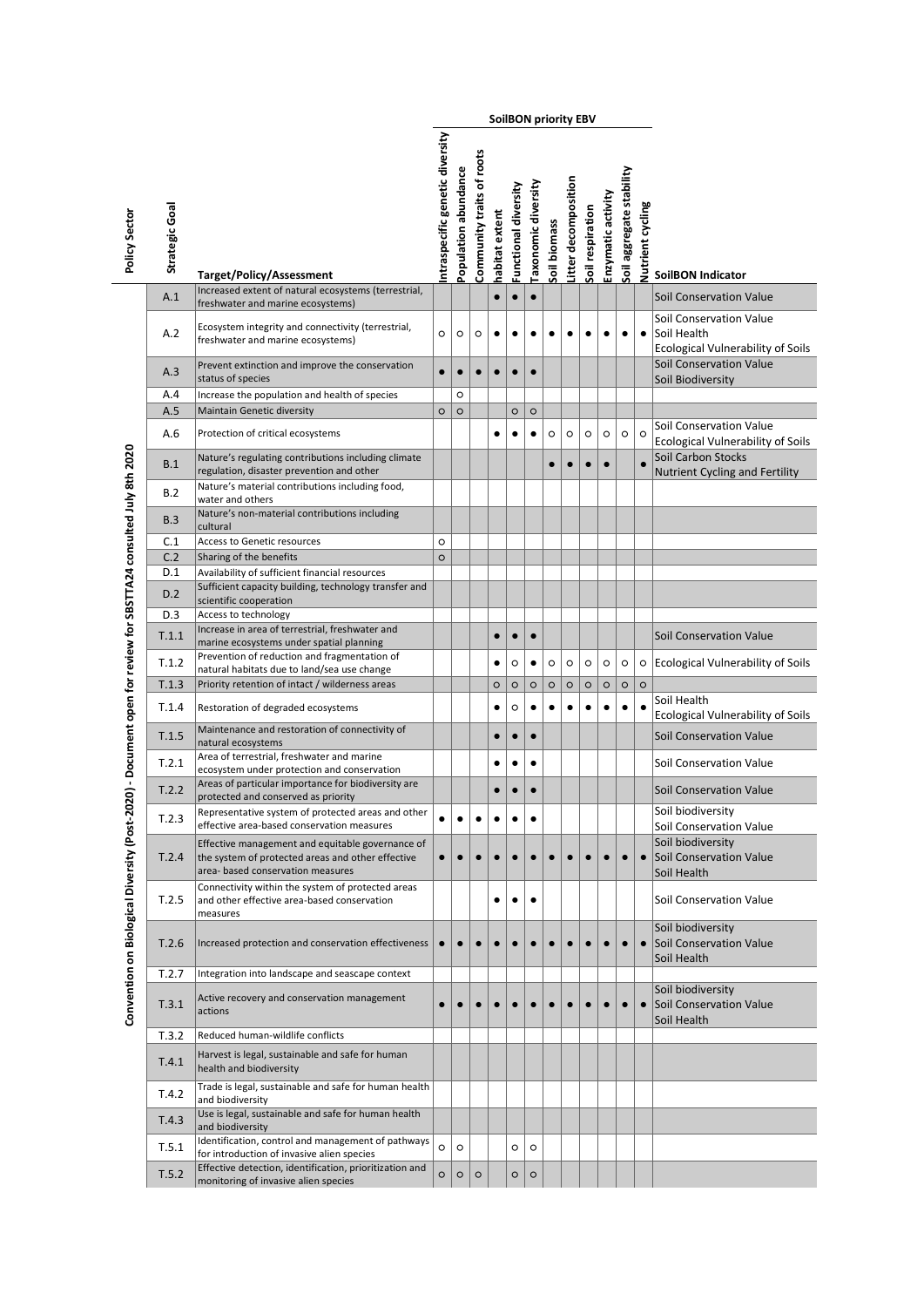|                                                                                                                |                |                                                                                                                                                                        |                                |                      |                           |                |                      |                    | <b>SoilBON priority EBV</b> |                      |                  |                    |                          |                  |                                                                                                         |
|----------------------------------------------------------------------------------------------------------------|----------------|------------------------------------------------------------------------------------------------------------------------------------------------------------------------|--------------------------------|----------------------|---------------------------|----------------|----------------------|--------------------|-----------------------------|----------------------|------------------|--------------------|--------------------------|------------------|---------------------------------------------------------------------------------------------------------|
| Policy Sector                                                                                                  | Strategic Goal | Target/Policy/Assessment                                                                                                                                               | ntraspecific genetic diversity | Population abundance | Community traits of roots | nabitat extent | Functional diversity | axonomic diversity | Soil biomass                | Litter decomposition | Soil respiration | Enzymatic activity | Soil aggregate stability | Nutrient cycling | <b>SoilBON Indicator</b>                                                                                |
|                                                                                                                | A.1            | Establishment of measures for eradication and<br>control of invasive alien species                                                                                     |                                | $\circ$              |                           | $\circ$        |                      | $\circ$            |                             |                      |                  |                    |                          |                  |                                                                                                         |
|                                                                                                                | T.5.4          | Eliminated or reduced impacts of invasive alien<br>species                                                                                                             | $\circ$                        | $\circ$              | $\circ$                   | $\circ$        | $\circ$              | $\circ$            | $\circ$                     | $\circ$              | $\circ$          | $\circ$            | $\circ$                  | $\circ$          |                                                                                                         |
|                                                                                                                | T.5.5          | Eradication, control or management of invasive<br>alien species in priority sites                                                                                      |                                | $\circ$              |                           | O              | $\circ$              | $\circ$            |                             |                      |                  |                    |                          |                  |                                                                                                         |
|                                                                                                                | T.6.1          | Reduction of pollution from excess nutrients                                                                                                                           |                                |                      |                           |                |                      |                    | $\bullet$                   |                      | $\bullet$        | $\bullet$          | $\bullet$                | $\bullet$        | Soil Health<br><b>Nutrient Cycling and Fertility</b>                                                    |
|                                                                                                                | T.6.2          | Reduction of pollution from biocides                                                                                                                                   |                                |                      |                           |                |                      |                    |                             |                      |                  |                    |                          |                  |                                                                                                         |
|                                                                                                                | T.6.3          | Reduction of pollution from plastic                                                                                                                                    |                                |                      |                           |                |                      |                    |                             |                      |                  |                    |                          |                  |                                                                                                         |
|                                                                                                                | T.6.4          | Reduction of pollution from other sources                                                                                                                              |                                |                      |                           |                |                      |                    |                             |                      |                  |                    |                          |                  |                                                                                                         |
|                                                                                                                | T.7.1          | Increased biodiversity contribution to climate<br>change mitigation, adaptation and disaster risk<br>reduction                                                         |                                |                      |                           |                |                      |                    | $\bullet$                   | $\bullet$            | $\bullet$        | $\bullet$          |                          |                  | Soil Carbon Stocks                                                                                      |
| Convention on Biological Diversity (Post-2020) - Document open for review for SBSTTA24 consulted July 8th 2020 | T.7.2          | Minimised negative impacts on biodiversity from<br>any mitigation, adaptation and disaster risk<br>reduction measures                                                  | ٠                              |                      |                           | ٠              | ٠                    |                    |                             |                      |                  |                    | ٠                        |                  | Soil Biodiversity<br>Soil Conservation Value<br><b>Ecological Vulnerability of Soils</b><br>Soil Health |
|                                                                                                                | T.8.1          | Sustainable management of aquatic wild species of<br>fauna and flora, including fisheries                                                                              |                                |                      |                           |                |                      |                    |                             |                      |                  |                    |                          |                  |                                                                                                         |
|                                                                                                                | T.8.2          | Sustainable management of terrestrial wild species<br>of fauna and flora                                                                                               | $\bullet$                      | $\bullet$            | ٠                         |                | ٠                    | $\bullet$          |                             |                      |                  |                    |                          |                  | Soil Biodiversity                                                                                       |
|                                                                                                                | T.9.1          | Sustainable management of agricultural<br>biodiversity, including soil biodiversity, cultivated<br>plants and farmed and domesticated animals and of<br>wild relatives |                                |                      |                           |                |                      | $\bullet$          |                             |                      |                  |                    |                          |                  | Soil Biodiversity<br><b>Ecological Vulnerability of Soils</b>                                           |
|                                                                                                                | T.9.2          | Sustainable management of aquaculture                                                                                                                                  |                                |                      |                           |                |                      |                    |                             |                      |                  |                    |                          |                  |                                                                                                         |
|                                                                                                                | T.9.3          | Sustainable management of all types of forests                                                                                                                         |                                |                      |                           |                |                      | $\bullet$          |                             |                      |                  |                    |                          |                  | <b>Soil Conservation Value</b><br><b>Ecological Vulnerability of Soils</b>                              |
|                                                                                                                | T10.1          | Regulation of air quality                                                                                                                                              |                                |                      |                           |                |                      |                    |                             |                      |                  |                    |                          |                  |                                                                                                         |
|                                                                                                                | T.10.2         | Regulation of hazards and extreme events                                                                                                                               |                                |                      |                           |                |                      |                    |                             |                      |                  |                    |                          |                  |                                                                                                         |
|                                                                                                                | T.10.3         | Regulation of freshwater quantity, quality, location                                                                                                                   |                                |                      |                           |                |                      |                    |                             |                      |                  |                    |                          |                  |                                                                                                         |
|                                                                                                                |                | and timing                                                                                                                                                             |                                |                      |                           |                |                      |                    |                             |                      |                  |                    |                          |                  |                                                                                                         |
|                                                                                                                | T.11.1         | Access to green/blue spaces<br>Contributions of biodiversity to human health and                                                                                       |                                |                      |                           |                |                      |                    |                             |                      |                  |                    |                          |                  |                                                                                                         |
|                                                                                                                | T.11.2         | well-being                                                                                                                                                             | $\bullet$                      |                      |                           |                | ٠                    | ٠                  |                             |                      |                  |                    |                          |                  | <b>Plant Pathogens</b>                                                                                  |
|                                                                                                                |                | T.12.1 Access to genetic resources                                                                                                                                     | $\circ$                        | $\circ$              |                           |                | $\circ$              | $\circ$            |                             |                      |                  |                    |                          |                  |                                                                                                         |
|                                                                                                                | T.12.2         | Benefit shared from the use of genetic resources                                                                                                                       |                                |                      |                           |                |                      |                    |                             |                      |                  |                    |                          |                  |                                                                                                         |
|                                                                                                                | T.12.3         | Benefits resulting from use of traditional knowledge<br>associated with genetic resources                                                                              |                                |                      |                           |                |                      |                    |                             |                      |                  |                    |                          |                  |                                                                                                         |
|                                                                                                                | T.13.1         | Biodiversity reflected in policies and planning at all                                                                                                                 |                                |                      |                           |                |                      |                    |                             |                      |                  |                    |                          |                  |                                                                                                         |
|                                                                                                                |                | levels                                                                                                                                                                 |                                |                      |                           |                |                      |                    |                             |                      |                  |                    |                          |                  |                                                                                                         |
|                                                                                                                | T.13.2         | Biodiversity reflected in national and other accounts<br>Biodiversity values are reflected in policies and                                                             |                                |                      |                           |                |                      |                    |                             |                      |                  |                    |                          |                  |                                                                                                         |
|                                                                                                                | T.13.3         | regulations, including on biodiversity inclusive<br>environmental impact assessments and strategic<br>environmental assessments                                        |                                |                      |                           |                |                      |                    |                             |                      |                  |                    |                          |                  |                                                                                                         |
|                                                                                                                | T.14.1         | Reduction of at least [50%] in negative impacts on<br>biodiversity                                                                                                     | $\bullet$                      | $\bullet$            |                           | $\bullet$      | $\bullet$            | $\bullet$          | $\circ$                     | $\circ$              | $\circ$          | $\circ$            | $\circ$                  |                  | O Soil Biodiversity                                                                                     |
|                                                                                                                | T.14.2         | Sustainable production practices, including circular<br>economy and waste management and sustainable<br>supply chains at national and international levels             |                                |                      |                           |                |                      |                    |                             |                      |                  |                    |                          |                  |                                                                                                         |
|                                                                                                                | T.14.3         | Sustainable supply chains at national and<br>international levels                                                                                                      |                                |                      |                           |                |                      |                    |                             |                      |                  |                    |                          |                  |                                                                                                         |
|                                                                                                                | T.15.1         | Sustainable consumption patterns                                                                                                                                       |                                |                      |                           |                |                      |                    |                             |                      |                  |                    |                          |                  |                                                                                                         |
|                                                                                                                | T.15.2         | New vision of good quality of life based on<br>sustainability and new social norms for sustainability                                                                  |                                |                      |                           |                |                      |                    |                             |                      |                  |                    |                          |                  |                                                                                                         |
|                                                                                                                | T.15.3         | Peoples' responsibility for their choices                                                                                                                              |                                |                      |                           |                |                      |                    |                             |                      |                  |                    |                          |                  |                                                                                                         |
|                                                                                                                | T.16.1         | Measures to prevent potential adverse impacts of<br>biotechnology on biodiversity and human health                                                                     |                                |                      |                           |                |                      |                    |                             |                      |                  |                    |                          |                  |                                                                                                         |
|                                                                                                                | T.16.2         | Measures to manage adverse impacts of<br>biotechnology on biodiversity and human health                                                                                |                                |                      |                           |                |                      |                    |                             |                      |                  |                    |                          |                  |                                                                                                         |

 $\overline{a}$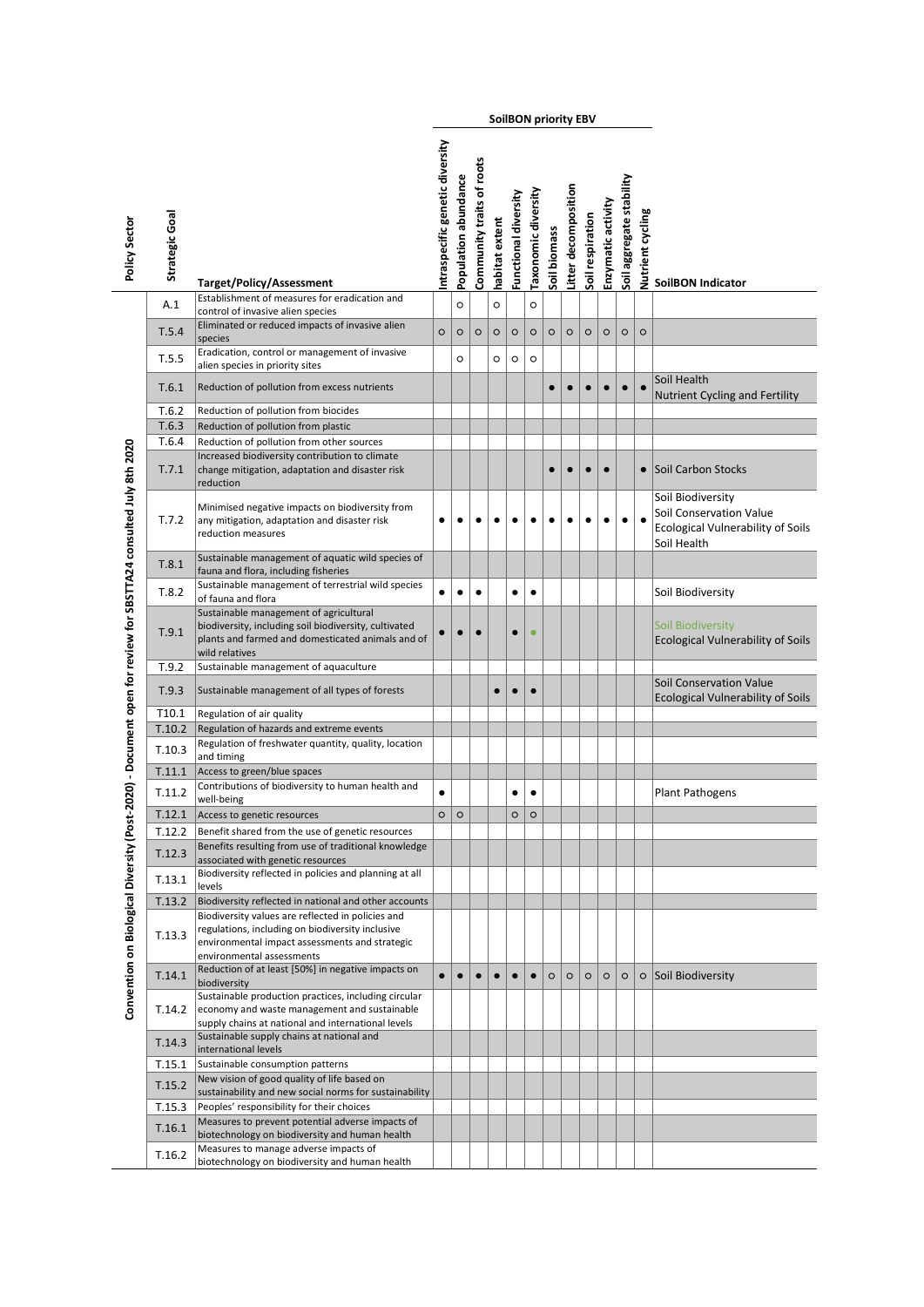|                                                                                                                 |                  |                                                                                                                                                                                                                                                                                                                                                                        |                                |                      |                           |                    |                      |                            |              | <b>SoilBON priority EBV</b> |                    |                    |                          |                    |                                                                                          |
|-----------------------------------------------------------------------------------------------------------------|------------------|------------------------------------------------------------------------------------------------------------------------------------------------------------------------------------------------------------------------------------------------------------------------------------------------------------------------------------------------------------------------|--------------------------------|----------------------|---------------------------|--------------------|----------------------|----------------------------|--------------|-----------------------------|--------------------|--------------------|--------------------------|--------------------|------------------------------------------------------------------------------------------|
| Policy Sector                                                                                                   | Strategic Goal   | <b>Target/Policy/Assessment</b>                                                                                                                                                                                                                                                                                                                                        | ntraspecific genetic diversity | Population abundance | Community traits of roots | nabitat extent     | Functional diversity | <b>Taxonomic diversity</b> | Soil biomass | Litter decomposition        | Soil respiration   | Enzymatic activity | Soil aggregate stability | Nutrient cycling   | <b>SoilBON Indicator</b>                                                                 |
|                                                                                                                 | A.1              | Measures to control adverse impacts of<br>biotechnology on biodiversity and human health                                                                                                                                                                                                                                                                               |                                |                      |                           |                    |                      |                            |              |                             |                    |                    |                          |                    |                                                                                          |
|                                                                                                                 | T.16.4           | Restoration and compensation for damage to                                                                                                                                                                                                                                                                                                                             |                                |                      |                           |                    |                      |                            |              |                             |                    |                    |                          |                    |                                                                                          |
|                                                                                                                 |                  | biodiversity caused by LMOs<br>Increase in positive public and private economic and                                                                                                                                                                                                                                                                                    |                                |                      |                           |                    |                      |                            |              |                             |                    |                    |                          |                    |                                                                                          |
|                                                                                                                 | T.17.1           | regulatory incentives<br>Elimination, phasing out or reform of incentives and                                                                                                                                                                                                                                                                                          |                                |                      |                           |                    |                      |                            |              |                             |                    |                    |                          |                    |                                                                                          |
|                                                                                                                 | T.17.2           | subsidies the most harmful to biodiversity                                                                                                                                                                                                                                                                                                                             |                                |                      |                           |                    |                      |                            |              |                             |                    |                    |                          |                    |                                                                                          |
|                                                                                                                 | T.18.1           | Identification of funding needs to meet ambition of<br>the goals and targets of the Framework                                                                                                                                                                                                                                                                          |                                |                      |                           |                    |                      |                            |              |                             |                    |                    |                          |                    |                                                                                          |
|                                                                                                                 | T.18.2           | Increase in financial resources from international<br>sources                                                                                                                                                                                                                                                                                                          |                                |                      |                           |                    |                      |                            |              |                             |                    |                    |                          |                    |                                                                                          |
|                                                                                                                 | T.18.3           | Increase in financial resources from domestic                                                                                                                                                                                                                                                                                                                          |                                |                      |                           |                    |                      |                            |              |                             |                    |                    |                          |                    |                                                                                          |
|                                                                                                                 | T.18.4           | sources<br>Implementation of the strategy for capacity-building                                                                                                                                                                                                                                                                                                        |                                |                      |                           |                    |                      |                            |              |                             |                    |                    |                          |                    |                                                                                          |
|                                                                                                                 | T.18.5           | Implementation of the strategy for technology                                                                                                                                                                                                                                                                                                                          |                                |                      |                           |                    |                      |                            |              |                             |                    |                    |                          |                    |                                                                                          |
|                                                                                                                 |                  | transfer and scientific cooperation<br>Availability of reliable and up-to-date biodiversity                                                                                                                                                                                                                                                                            |                                |                      |                           |                    |                      |                            |              |                             |                    |                    |                          |                    |                                                                                          |
|                                                                                                                 | T.19.1<br>T.19.2 | related information<br>Promotion of awareness of values of biodiversity                                                                                                                                                                                                                                                                                                | $\circ$<br>$\circ$             | $\circ$<br>$\circ$   | $\circ$<br>O              | $\circ$<br>$\circ$ | $\circ$<br>$\circ$   | $\circ$<br>$\circ$         | $\circ$<br>O | $\circ$<br>$\circ$          | $\circ$<br>$\circ$ | $\circ$<br>$\circ$ | $\circ$<br>$\circ$       | $\circ$<br>$\circ$ |                                                                                          |
|                                                                                                                 | T.19.3           | Promotion of biodiversity in education                                                                                                                                                                                                                                                                                                                                 | $\circ$                        | $\circ$              | $\circ$                   | $\circ$            | $\circ$              | $\circ$                    | $\circ$      | $\circ$                     | O                  | $\circ$            | $\circ$                  | $\circ$            |                                                                                          |
| Document open for review for SBSTTA24 consulted July 8th 2020<br>Convention on Biological Diversity (Post-2020) | T.19.4           | Availability of research and knowledge, including<br>traditional knowledge, innovations and practices of<br>indigenous peoples and local communities with<br>their free, prior and informed consent                                                                                                                                                                    | $\circ$                        | $\circ$              | O                         | $\circ$            | $\circ$              | $\circ$                    | $\circ$      | $\circ$                     | $\circ$            | $\circ$            | $\circ$                  | $\circ$            |                                                                                          |
|                                                                                                                 | T.20.1           | Equitable participation of IPLCs in decision-making<br>related to biodiversity and rights over relevant<br>resources                                                                                                                                                                                                                                                   |                                |                      |                           |                    |                      |                            |              |                             |                    |                    |                          |                    |                                                                                          |
|                                                                                                                 | T.20.2           | Equitable participation of women and girls in<br>decision-making related to biodiversity and rights<br>over relevant resources                                                                                                                                                                                                                                         |                                |                      |                           |                    |                      |                            |              |                             |                    |                    |                          |                    |                                                                                          |
|                                                                                                                 | T.20.3           | Equitable participation of youth in decision-making<br>related to biodiversity and rights over relevant<br>resources                                                                                                                                                                                                                                                   |                                |                      |                           |                    |                      |                            |              |                             |                    |                    |                          |                    |                                                                                          |
|                                                                                                                 | SDG2.4           | By 2030, ensure sustainable food production<br>systems and implement resilient agricultural<br>practices that increase productivity and production,<br>that help maintain ecosystems, that strengthen<br>capacity for adaptation to climate change, extreme<br>weather, drought, flooding and other disasters and<br>that progressively improve land and soil quality. | ٠                              |                      |                           |                    | ٠                    | ٠                          | ٠            | ٠                           | ٠                  | $\bullet$          | $\bullet$                | ٠                  | Soil Health<br><b>Nutrient Cycling and Fertility</b><br><b>Plant Pathogens</b>           |
|                                                                                                                 | SDG12.2          | By 2030, achieve the sustainable management and                                                                                                                                                                                                                                                                                                                        |                                | $\bullet$            | $\bullet$                 |                    | $\bullet$            | $\bullet$                  | $\bullet$    | $\bullet$                   | $\bullet$          | $\bullet$          | $\bullet$                |                    | Soil Health                                                                              |
|                                                                                                                 |                  | efficient use of natural resources.<br>By 2020, ensure the conservation, restoration and                                                                                                                                                                                                                                                                               |                                |                      |                           |                    |                      |                            |              |                             |                    |                    |                          |                    | Soil Biodiversity                                                                        |
|                                                                                                                 |                  | sustainable use of terrestrial and inland freshwater<br>SDG15.1 ecosystems and their services, in particular forests,<br>wetlands, mountains and drylands, in line with<br>obligations under international agreements.                                                                                                                                                 |                                | $\circ$              |                           | $\bullet$          | ٠                    | ٠                          | ٠            |                             |                    |                    | $\bullet$                |                    | Soil Conservation Value<br>Ecological Vulnerability of Soils<br>Soil Health              |
| Sustainable Development Goals                                                                                   | SDG15.3          | By 2030, combat desertification, restore degraded<br>land and soil, including land affected by<br>desertification, drought and floods, and strive to<br>achieve a land degradation-neutral world.<br>By 2030, ensure the conservation of mountain                                                                                                                      |                                |                      |                           | $\bullet$          |                      | $\bullet$                  |              |                             |                    |                    |                          |                    | Soil Health<br><b>Ecological Vulnerability of Soils</b>                                  |
|                                                                                                                 | SDG15.4          | ecosystems, including their biodiversity, in order to<br>enhance their capacity to provide benefits that are<br>essential for sustainable development.                                                                                                                                                                                                                 |                                | $\circ$              |                           | ٠                  |                      | ٠                          | $\circ$      | $\circ$                     | $\circ$            | $\circ$            | $\circ$                  | $\circ$            | Soil Conservation Value                                                                  |
|                                                                                                                 | SDG15.5          | Take urgent and significant action to reduce the<br>degradation of natural habitats, halt the loss of<br>biodiversity and, by 2020, protect and prevent the<br>extinction of threatened species.                                                                                                                                                                       |                                | $\bullet$            |                           |                    |                      |                            | $\circ$      | $\circ$                     | $\circ$            | $\circ$            | $\circ$                  | $\circ$            | Soil Biodiversity<br>Soil Conservation Value<br><b>Ecological Vulnerability of Soils</b> |
|                                                                                                                 | SDG15.8          | By 2020, introduce measures to prevent the<br>introduction and significantly reduce the impact of<br>invasive alien species on land and water ecosystems<br>and control or eradicate the priority species.                                                                                                                                                             | O                              | $\circ$              |                           |                    |                      | $\circ$                    |              |                             |                    |                    |                          |                    |                                                                                          |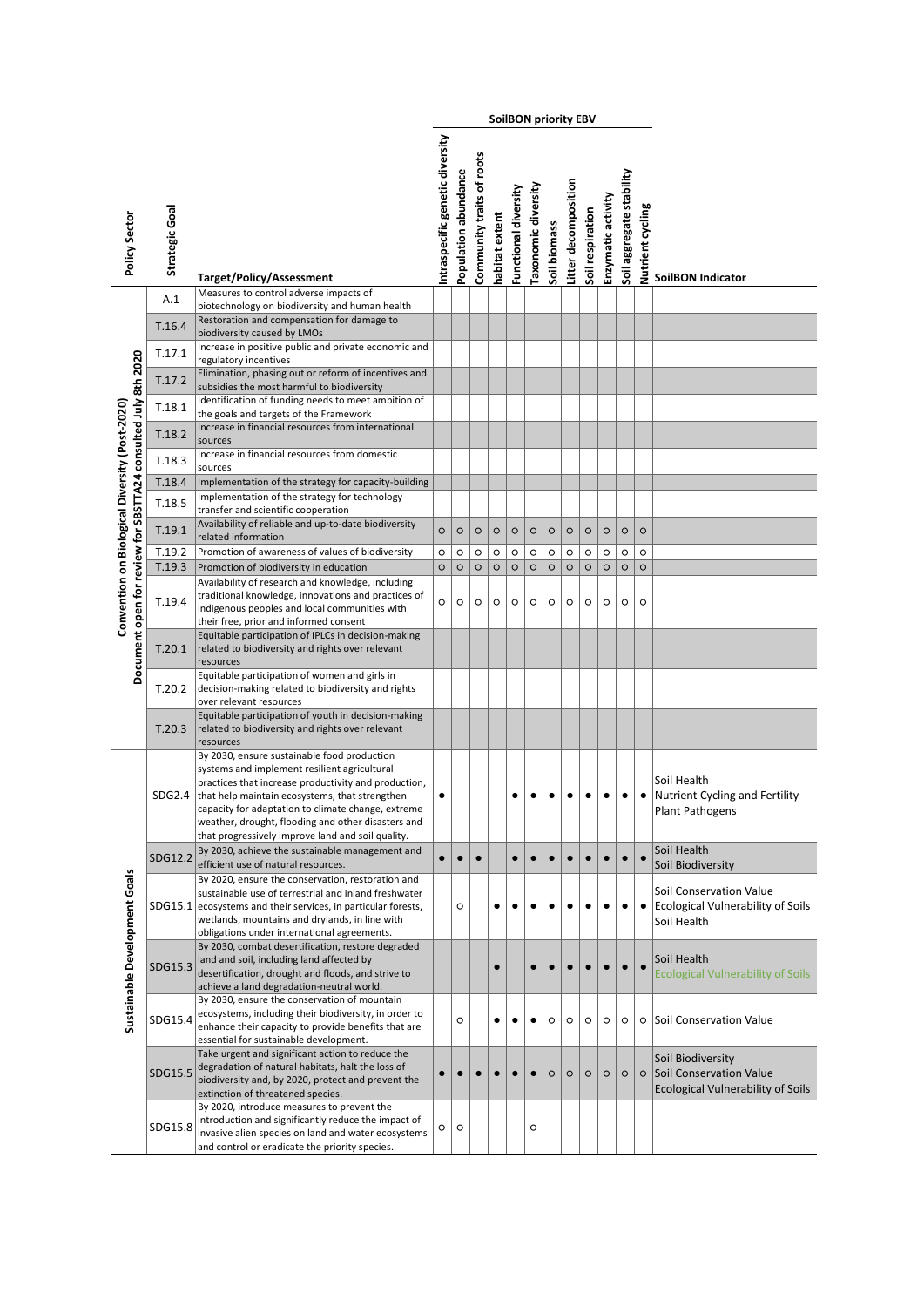| Policy Sector                           | Strategic Goal | <b>Target/Policy/Assessment</b>                                                                                                                                                                                                                                                                                                                                                                                                                                                                                                                                                                                                                                                                                                                                                                              | ntraspecific genetic diversity | Population abundance | Community traits of roots | habitat extent | Functional diversity | Taxonomic diversity | Soil biomass | Litter decomposition | Soil respiration | Enzymatic activity | Soil aggregate stability | Nutrient cycling | <b>SoilBON Indicator</b>                                                                                    |
|-----------------------------------------|----------------|--------------------------------------------------------------------------------------------------------------------------------------------------------------------------------------------------------------------------------------------------------------------------------------------------------------------------------------------------------------------------------------------------------------------------------------------------------------------------------------------------------------------------------------------------------------------------------------------------------------------------------------------------------------------------------------------------------------------------------------------------------------------------------------------------------------|--------------------------------|----------------------|---------------------------|----------------|----------------------|---------------------|--------------|----------------------|------------------|--------------------|--------------------------|------------------|-------------------------------------------------------------------------------------------------------------|
|                                         |                | Voluntary Guidelines for Sustainable Soil<br>Management                                                                                                                                                                                                                                                                                                                                                                                                                                                                                                                                                                                                                                                                                                                                                      |                                |                      |                           |                |                      |                     | $\bullet$    | $\bullet$            | $\bullet$        | $\bullet$          | $\bullet$                | $\bullet$        | Soil Health                                                                                                 |
| Food and Agriculture<br>Organization    |                | <b>World Soil Charter</b>                                                                                                                                                                                                                                                                                                                                                                                                                                                                                                                                                                                                                                                                                                                                                                                    | $\bullet$                      | $\bullet$            |                           | $\bullet$      |                      | $\bullet$           |              | $\bullet$            |                  | $\bullet$          | $\bullet$                | $\bullet$        | Soil Conservation value<br><b>Soil Biodiversity</b><br>Soil Health<br><b>Nutrient Cycling and Fertility</b> |
|                                         |                | The international code of conduct for the                                                                                                                                                                                                                                                                                                                                                                                                                                                                                                                                                                                                                                                                                                                                                                    |                                |                      |                           |                |                      |                     |              |                      |                  |                    |                          |                  |                                                                                                             |
|                                         |                | sustainable use and management of fertilizers<br>Global Soil Health Indicators and Assessment                                                                                                                                                                                                                                                                                                                                                                                                                                                                                                                                                                                                                                                                                                                |                                |                      |                           |                |                      |                     |              | $\bullet$            |                  | $\bullet$          | $\bullet$                | $\bullet$        | Soil Health<br><b>Nutrient Cycling and Fertility</b>                                                        |
|                                         |                | Cross cutting Initiative on conservation and<br>sustainable use of soil biodiversity                                                                                                                                                                                                                                                                                                                                                                                                                                                                                                                                                                                                                                                                                                                         | $\bullet$                      | $\bullet$            | ٠                         | ٠              |                      |                     |              |                      |                  | ٠                  | $\bullet$                | $\bullet$        | Soil Conservation value<br>Soil Biodiversity<br>Soil Health                                                 |
| Convention to Combat<br>Desertification |                | <b>Global Land Outlook</b>                                                                                                                                                                                                                                                                                                                                                                                                                                                                                                                                                                                                                                                                                                                                                                                   |                                |                      |                           |                |                      |                     |              |                      |                  |                    | $\bullet$                | $\bullet$        | Soil Conservation value<br>Soil Biodiversity<br>Soil Health                                                 |
|                                         |                | Land Degradation Neutrality                                                                                                                                                                                                                                                                                                                                                                                                                                                                                                                                                                                                                                                                                                                                                                                  |                                |                      |                           | ٠              | ٠                    | $\bullet$           | $\circ$      | $\circ$              | $\circ$          | $\circ$            | $\circ$                  | $\circ$          | Soil Conservation Value<br><b>Ecological Vulnerability of Soils</b>                                         |
| Paris Agreement                         | Art. 5.2       | Parties are encouraged to take action to implement<br>and support, including through results-based<br>payments, the existing framework as set out in<br>related guidance and decisions already agreed<br>under the Convention for: policy approaches and<br>positive incentives for activities relating to reducing<br>emissions from deforestation and forest<br>degradation, and the role of conservation,<br>sustainable management of forests and<br>enhancement of forest carbon stocks in developing<br>countries; and alternative policy approaches, such<br>as joint mitigation and adaptation approaches for<br>the integral and sustainable management of forests,<br>while reaffirming the importance of incentivizing, as<br>appropriate, non-carbon benefits associated with<br>such approaches |                                |                      |                           |                |                      |                     |              |                      |                  | $\bullet$          |                          | $\bullet$        | <b>Soil Carbon Stocks</b>                                                                                   |

● direct link

**SoilBON priority EBV**

○ potential link (without a current SoilBON indicator)

● direct link (mentioned in the target/policy/assessment)

\* although the current coverage of policy targets is limited to the one identified here, further extension of both the essential biodiversity variables and of the related indicators (by expanding the number of involved partners or by the development of new technologies) can improve the future coverage of conservation goals.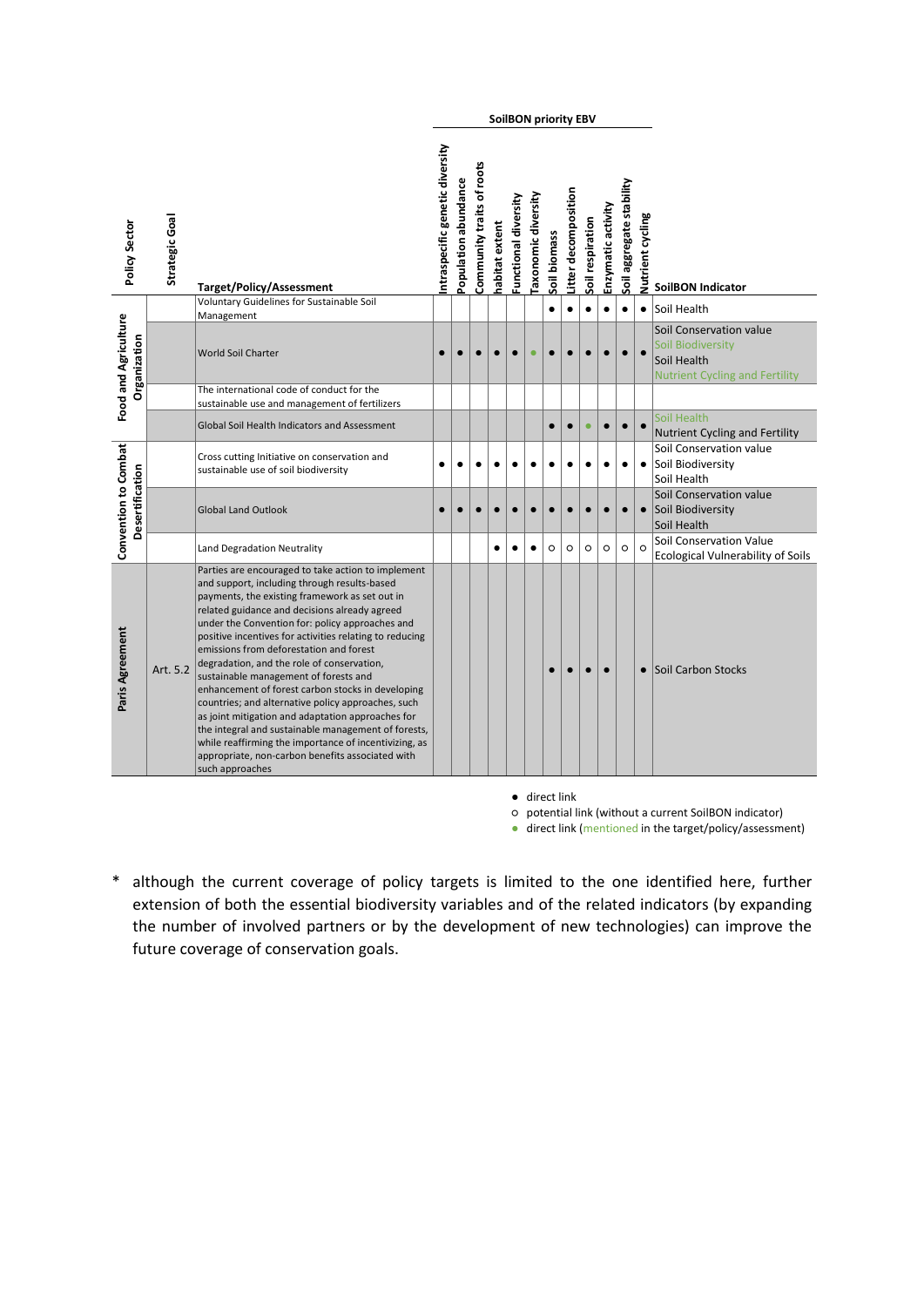### **Table S2**

The selection of variables was done based on a system approach [\(](https://paperpile.com/c/Xm6ekv/mWN4)*[1](https://paperpile.com/c/Xm6ekv/mWN4)*[\)](https://paperpile.com/c/Xm6ekv/mWN4) that focuses on the holistic representation of the soil system. With this representation four dimensions were considered: soil physics, soil chemistry, soil biodiversity, and soil functions. Together, these four dimensions provide a complementary view of the global soil systems and allow to identify general patterns, track changes in critical ecological aspects, and observe the interdependencies of biodiversity and ecosystem functioning. Starting from soil physics, we aim to characterize the main aspects of soil systems, including texture, soil aggregates, and bulk density. These relate to the chemical properties of soils (e.g., carbon, nitrogen and phosphorus content) and create an intricate network of soil habitats and specific soil environmental conditions determining, together with soil biodiversity, a plethora of soil functions (including nutrient cycling, soil respiration, litter decomposition, among others).

| <b>Essential</b><br><b>Biodiversity</b><br>Variable (EBV) | <b>EBV Class</b>       | <b>Description</b>                                                                                                                                                                                                                                                                                                                                                                                                                                                                                                                                                                                                                                                                                                                                                                                                                                                                                                                                                                                                                                                                                                                                                                                                                                                                                                                                                                                                                                                                                                                                                                                                                                                                                                                                                                                                                                                                                                                                                                                                                                                                                                                                                                                                                                                                                                                                                                                                                                                                                                                                                                                                                                                                                                                                                                                                                                                                                                                                                                                                                                                                                                                                                                                                                                                                                                                                                                                                                                                                                                                                                                                                                                                                                  | <b>References</b> | Soil<br>dimension    |
|-----------------------------------------------------------|------------------------|-----------------------------------------------------------------------------------------------------------------------------------------------------------------------------------------------------------------------------------------------------------------------------------------------------------------------------------------------------------------------------------------------------------------------------------------------------------------------------------------------------------------------------------------------------------------------------------------------------------------------------------------------------------------------------------------------------------------------------------------------------------------------------------------------------------------------------------------------------------------------------------------------------------------------------------------------------------------------------------------------------------------------------------------------------------------------------------------------------------------------------------------------------------------------------------------------------------------------------------------------------------------------------------------------------------------------------------------------------------------------------------------------------------------------------------------------------------------------------------------------------------------------------------------------------------------------------------------------------------------------------------------------------------------------------------------------------------------------------------------------------------------------------------------------------------------------------------------------------------------------------------------------------------------------------------------------------------------------------------------------------------------------------------------------------------------------------------------------------------------------------------------------------------------------------------------------------------------------------------------------------------------------------------------------------------------------------------------------------------------------------------------------------------------------------------------------------------------------------------------------------------------------------------------------------------------------------------------------------------------------------------------------------------------------------------------------------------------------------------------------------------------------------------------------------------------------------------------------------------------------------------------------------------------------------------------------------------------------------------------------------------------------------------------------------------------------------------------------------------------------------------------------------------------------------------------------------------------------------------------------------------------------------------------------------------------------------------------------------------------------------------------------------------------------------------------------------------------------------------------------------------------------------------------------------------------------------------------------------------------------------------------------------------------------------------------------------|-------------------|----------------------|
| Intraspecific<br>genetic diversity                        | Genetic<br>composition | DNA extraction is performed from 0.2 g of entirely homogenized soil by<br>use of the Qiagen (MoBio) DNeasy PowerSoil HTP 96 Kit (Qiagen Inc.,<br>Valencia, CA, USA). A single aliquot per sample is extracted.<br>Furthermore, we use negative controls and positive controls during<br>extraction<br>locate<br>to<br>any<br>external<br>contamination<br>and<br>cross-contamination, should this occur. We also re-analyze a random<br>selection of 1% of the samples and another at least 1% of the samples<br>with extreme values for repeated analysis to validate the quality and<br>understand variation. DNA purification is required to secure sufficient<br>quality and concentration for metagenomics analysis. We use<br>column-based purification FavorPrep Gel/PCR Purification kit<br>(Favorgen Biotech Corp., Vienna, Austria). Quality check and<br>quantification of DNA is performed fluorimetrically using the Invitrogen<br>Qubit or any equivalent method. The results are used for deciding DNA<br>re-extraction and re-measurement of DNA quantity. We have selected<br>the primers based on the best available knowledge considering<br>maximum taxonomic coverage and resolution for sequencing in<br>Illumina (Illumina Inc., San Diego, CA, USA) and PacBio (Pacific<br>Biosciences, Menlo Park, CA, USA) platforms. To identify fungi and<br>other eukaryotes, the primers ITS9MUNngs (TACACACCGCCCGTCG)<br>+ ITS4ngsUni (CCTSCSCTTANTDATAT GC) will be used. The<br>amplicon of 750-850 bp covers the 3' end of 18S (V9 region), ITS1,<br>5.8S and ITS2 regions. This long amplicon lowers the proportion of<br>clustering artefacts and greatly adds to taxonomic resolution and<br>identification precision. These primers also cover >99% of all<br>eukaryotes (except some Microsporidea and Foraminifera) and provide<br>species-level resolution for these groups. Bacteria are identified by the<br>commonly used Microbiome projects' 16S rRNA gene primers 515fB<br>(GTGYCAGCMGCCGCGGTAA; Parada et al. 2016) + 806rB<br>(GGACTACNVGGGTWTCTAAT; Apprill et al. 2015), following the<br>protocols outlined in the Earth Microbiome Project to be able to match<br>these data on previous and future projects. Archaea are identified using<br>16S Primers SSU1ArF (TCCGGTTGATCCYGCBRG) + SSU1000ArR<br>(GGCCATGCAMYW CCTCTC). The 1000-bp product provides<br>excellent resolution and covers all major and minor groups in this<br>domain. Alternatively, the non-fungal eukaryotes will be sequenced for<br>18S rRNA geneV4 variable region (310-330 bp) using specifically<br>designed forward (Euk575Fngs; ASCYGYGGTAAYWCCAGC) and<br>reverse (Euk895Rngs; TCHNHGNATTTCACCNCT) primers that have<br><2 mismatches to any known eukaryote taxa. Considering the length of<br>individual amplicons, we use either Illumina MiSeg/HiSeg (bacteria and<br>eukaryote 16S and 18S rRNA genes) or PacBio Sequel II<br>(fungal/eukaryote ITS and Archaea 16S rRNA gene) platforms for<br>sequencing. In spite of lower sequencing depth, the additional<br>taxonomic resolution and quality of PacBio sequences makes it<br>comparable to<br>high-quality Sanger sequences. To assess<br>genome-encoded functions of all soil organisms (active, dormant and<br>dead). Preparation is performed using Nextera XT v2 and Nextera XT<br>INDEX v2 kits (Illumina Inc.) that enables preparing a sequencing<br>library from up to 384 samples simultaneously. The intended output per<br>sample is 5,000,000 raw reads. Initial demultiplexing and quality<br>filtering of amplicon and metagenome sequences are performed using<br>PipeCraft and LotuS, respectively. | $(2-9)$           | Soil<br>biodiversity |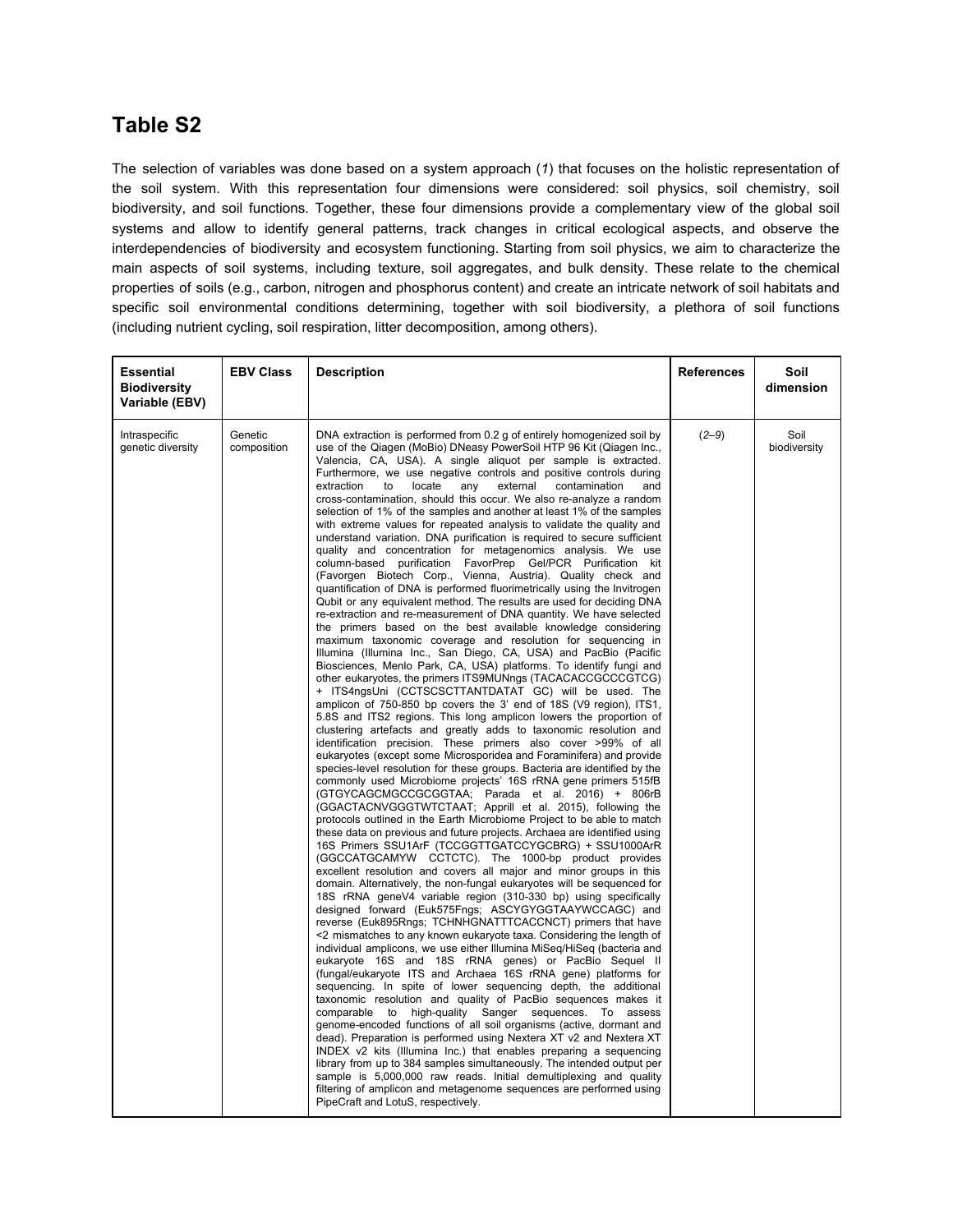| Population<br>abundance      | Species<br>populations   | The total abundances of total bacteria (using the 16S rRNA gene;<br>primer set Eub338/Eub518) and fungi (using the Internal transcribed<br>spacer region (ITS); primer set ITS1-5.8S) will be quantified on a<br>CFX-96 thermocycler (Bio-Rad, USA; see Intraspecific Genetic<br>Diversity for more details). In parallel, nematodes will be extracted from<br>fresh soil samples (25 g of sieved soil) using Baermann funnels.<br>Nematodes will be preserved with DESS and the total numbers will be<br>counted for each sample using an inverted light microscope (50-100X)<br>magnification). The first 100 nematode individuals encountered in the<br>counting dish will be assigned to functional groups (bacterivores,<br>fungivores, root feeders-plant parasites, omnivores and predators)<br>based on their morphology. Total numbers per functional group will be<br>extrapolated based on full sample counts. After extraction, the soil from<br>funnels will be oven-dried and weighed to obtain nematode densities<br>per g soil dry weight.                                                                                                                                                                                                                                                                                                                                                                                                                                                                                                                                                                                                                                                                               | $(10 - 17)$     | Soil<br>biodiversity                   |
|------------------------------|--------------------------|------------------------------------------------------------------------------------------------------------------------------------------------------------------------------------------------------------------------------------------------------------------------------------------------------------------------------------------------------------------------------------------------------------------------------------------------------------------------------------------------------------------------------------------------------------------------------------------------------------------------------------------------------------------------------------------------------------------------------------------------------------------------------------------------------------------------------------------------------------------------------------------------------------------------------------------------------------------------------------------------------------------------------------------------------------------------------------------------------------------------------------------------------------------------------------------------------------------------------------------------------------------------------------------------------------------------------------------------------------------------------------------------------------------------------------------------------------------------------------------------------------------------------------------------------------------------------------------------------------------------------------------------------------------------------------------------------------------------------------------|-----------------|----------------------------------------|
| Community traits<br>of roots | Species traits           | Root traits are known to affect ecosystem processes such as C and N<br>cycling and soil stability, as well as to interact with soil biota. These<br>include architectural traits, such as root length density, which determine<br>the spatial configuration of the root system, but also morphological<br>traits, such as specific root length, or more physiological traits, such as<br>nutrient content which might relate to nutrient capture from the soil and<br>to variations in soil biodiversity communities. Community roots will be<br>washed in water for 10 min over a 0.63 mm sieve. Cleaned roots will be<br>separated into coarse $(> 2 \text{ mm})$ and fine $( < 2 \text{ mm})$ roots. Fine roots are<br>weighted fresh, scanned using a flatbed scanner, oven-dried (70°C, 48<br>h) and weighted again dry. Dry roots will be analyzed for total N. Root<br>scans will be analyzed using Image J or WinRhizo to assess root length<br>and diameter distribution. Specific community root traits will be<br>assessed: root length density, specific root length, mean root diameter,<br>variation in root diameter, root dry matter content.                                                                                                                                                                                                                                                                                                                                                                                                                                                                                                                                                                            | (18)            | Soil<br>biodiversity<br>Soil functions |
| Taxonomic<br>diversity       | Community<br>composition | The diversity and community composition of soil archaea, bacteria,<br>fungi, protists and invertebrates will be measured via amplicon<br>sequencing using the Illumina MiSeq platform. Soil DNA will be<br>extracted using the Powersoil® DNA Isolation Kit (MoBio Laboratories,<br>Carlsbad, CA, USA) according to the manufacturer's instructions. A<br>portion of the bacterial 16S and eukaryotic 18S rRNA genes will be<br>sequenced using the 515F/806R, ITS and Euk1391f/EukBr primer sets,<br>respectively, following the EMP protocol: https://earthmicrobiome.org<br>/protocols-and-standards/. In parallel, nematodes, preserved in DESS<br>(a solution containing dimethyl sulphoxide, disodium EDTA, and<br>saturated NaCl), will be counted and identified using an inverted light<br>microscope (50- 100X magnification): the first 100 nematode<br>individuals encountered in the counting dish will be identified based on<br>their morphology to a level needed for assigning trophic groups.                                                                                                                                                                                                                                                                                                                                                                                                                                                                                                                                                                                                                                                                                                                          | $(10 - 16, 19)$ | Soil<br>biodiversity                   |
| Functional diversity         | Community<br>composition | Functional diversity is an important link between community<br>composition and multiple ecosystem functions as well as an indicator of<br>the capacity of the community to be resistant to change in the<br>environment. This analysis can take a molecular approach or, like in<br>the case of nematodes, a functional group approach, as nematodes are<br>assigned to different functional groups according to their diet, which is<br>identifiable with a microscope from the morphology of the stoma and<br>esophagus. The functional diversity and community of bacteria and<br>Archaea will be analyzed using shotgun sequencing. Sequencing will<br>be performed using an Illumina HiSeg (Illumina Inc., USA). The<br>functional diversity of fungi will be analyzed using ITS amplicon<br>sequencing and FunGuild. In the case of nematodes, these will be<br>extracted from fresh soil samples (25 g of sieved soil) using Baermann<br>funnels. Nematodes will be preserved with DESS (a solution containing<br>dimethyl sulphoxide, disodium EDTA, and saturated NaCl) that allows<br>for combined morphological and molecular analyses. Total nematode<br>numbers will be counted for each sample using an inverted light<br>microscope (50-100X magnification), and the first 100 nematode<br>individuals encountered in the counting dish will be assigned to<br>functional groups (bacterivores, fungivores, root feeders-plant<br>parasites, omnivores and predators) based on their morphology. Total<br>numbers per functional group will be extrapolated based on full sample<br>counts. After extraction, the soil from funnels will be oven-dried and<br>weighed to obtain nematode densities per g soil dry weight. | $(10 - 15, 19)$ | Soil<br>biodiversity<br>Soil functions |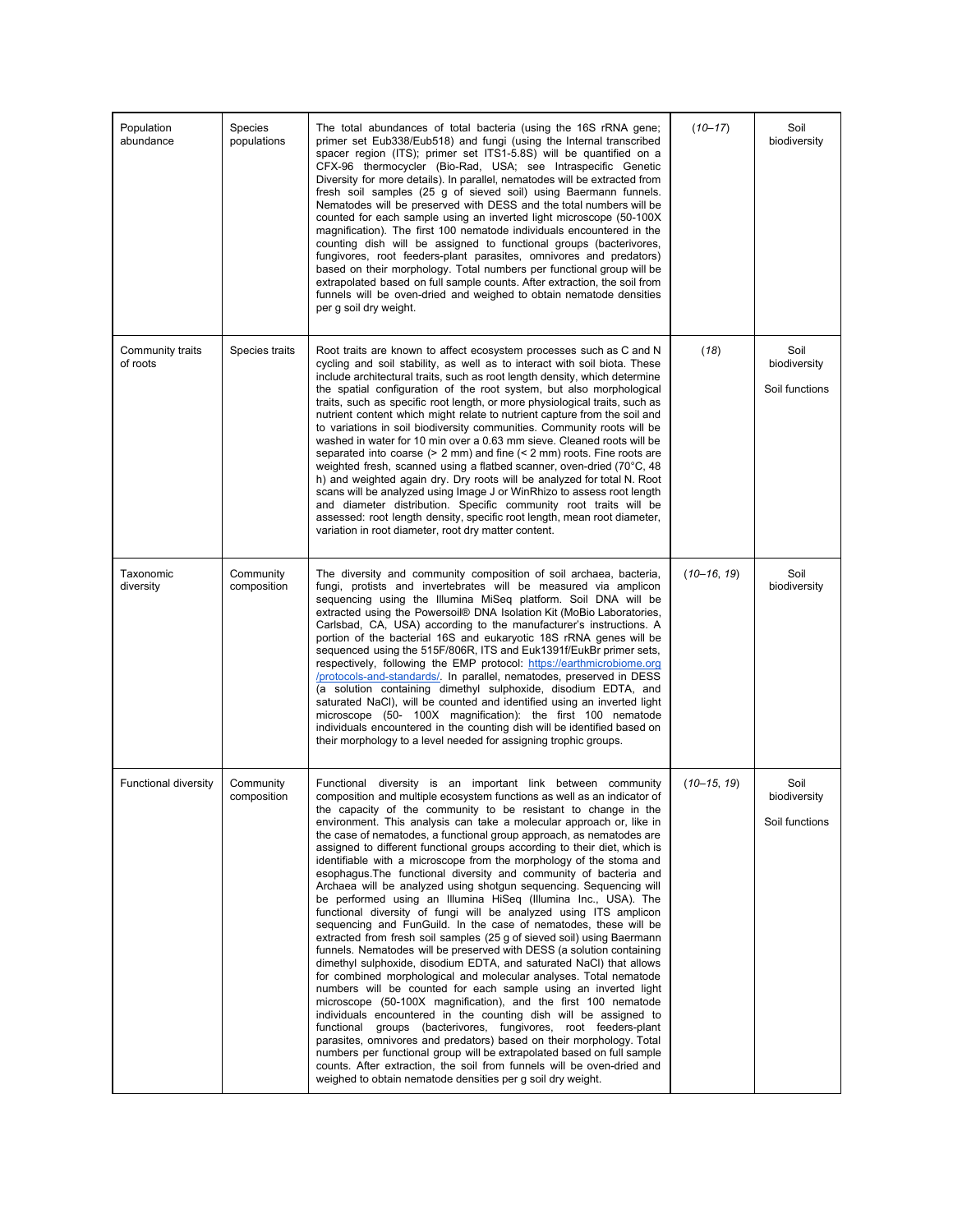| Soil biomass            | Community<br>composition | Soil biomass corresponds to the combined measurement of soil<br>microbial biomass, animal biomass and roots biomass. Soil microbial<br>biomass is a powerful proxy for many ecosystem functions including<br>belowground secondary production, soil enzyme and phosphorus<br>dynamics, and soil nitrogen leaching (Eisenhauer et al. 2018). This<br>measurement requires soil samples to be sieved (2 mm) to remove<br>roots, stones, and large animals. Soil microbial biomass will be<br>assessed using the substrate-induced respiration method of<br>approximately 5 g soil (fresh weight) with an $O2$ -microcompensation<br>apparatus. Substrate-induced respiration will be calculated from the<br>respiratory response to D-glucose at 20°C for 10 h. Glucose will be<br>added according to preliminary studies to saturate the catabolic<br>enzymes of microorganisms (e.g., 4 mg $g^{-1}$ dry weight dissolved in 400<br>$\mu$ l deionized water for grasslands; 8 mg g <sup>-1</sup> dry weight dissolved in 400<br>ul deionized water for forests). The mean of the lowest three readings<br>within the first 10 h (between the initial peak caused by disturbing the<br>soil and the peak caused by microbial growth) will be taken as<br>maximum initial respiratory response (MIRR; $\mu$ I O <sub>2</sub> g <sup>-1</sup> soil dry weight<br>$h^{-1}$ ), and microbial biomass ( $\mu$ g C g <sup>-1</sup> soil dry weight) will be calculated<br>as $38 \times$ MIRR. In the case of animal biomass, after extraction and<br>counting of soil nematodes (see Taxonomic Diversity for more details),<br>the soil from funnels will be oven-dried and weighed to obtain<br>nematode densities per g soil dry weight. We will assess taxon-specific<br>data on nematode fresh body mass from the Nemaplex database<br>(http://plpnemweb.ucdavis.edu/nemaplex/Ecology/nematode<br>weights.htm) to calculate total nematode biomass. In the case of<br>roots, community roots will be washed in water for 10 min over a 0.63<br>mm sieve and oven-dried (70°C) for 48 hours (see Community Root<br>Traits for more details). | $(10, 20 - 23)$ | Soil<br>biodiversity<br>Soil functions |
|-------------------------|--------------------------|------------------------------------------------------------------------------------------------------------------------------------------------------------------------------------------------------------------------------------------------------------------------------------------------------------------------------------------------------------------------------------------------------------------------------------------------------------------------------------------------------------------------------------------------------------------------------------------------------------------------------------------------------------------------------------------------------------------------------------------------------------------------------------------------------------------------------------------------------------------------------------------------------------------------------------------------------------------------------------------------------------------------------------------------------------------------------------------------------------------------------------------------------------------------------------------------------------------------------------------------------------------------------------------------------------------------------------------------------------------------------------------------------------------------------------------------------------------------------------------------------------------------------------------------------------------------------------------------------------------------------------------------------------------------------------------------------------------------------------------------------------------------------------------------------------------------------------------------------------------------------------------------------------------------------------------------------------------------------------------------------------------------------------------------------------------------------------------------------------------------------------------|-----------------|----------------------------------------|
| Litter<br>decomposition | Ecosystem<br>Function    | During litter decomposition processes, $CO2$ is released back to the<br>atmosphere while carbon and nutrients are transferred to the soil<br>biosphere. Hence, recorded litter mass loss is used as a proxy for<br>ecosystem functioning. For this measurement, commercially available<br>teabags will be used as a pre-made "litterbag" with standardized litter<br>(green tea and rooibos tea). Before the incubation, teabags are dried at<br>50°C until constant weight. The initial weight (bag+tag+string+tea) is<br>noted and the teabags labeled. In the field, teabags are buried into the<br>upper soil layer (0-5 cm) and incubated for the period of one year.<br>After incubation, tea bags are collected, cleaned, and dried (at $50^{\circ}$ C)<br>and the remaining tea mass (without bag, tag, and string) recorded.                                                                                                                                                                                                                                                                                                                                                                                                                                                                                                                                                                                                                                                                                                                                                                                                                                                                                                                                                                                                                                                                                                                                                                                                                                                                                                    | (24, 25)        | Soil functions                         |
| Soil respiration        | Ecosystem<br>Function    | Soil respiration refers to the process by which available soil carbon is<br>respired into $CO2$ and forms microbial products that contribute to<br>long-term soil carbon storage. Specifically, soil microbial respiration (µI<br>$O_2$ h <sup>-1</sup> g <sup>-1</sup> soil dry weight) will be measured on approximately 5 g soil<br>without addition of substrate<br>(fresh<br>weight)<br>using<br>an<br>$O2$ -microcompensation apparatus at hourly intervals for 24 h at 20 $^{\circ}$ C.<br>Soil respiration will be determined as mean of the $O2$ consumption rates<br>of hours 14 to 24 after the start of the measurements.                                                                                                                                                                                                                                                                                                                                                                                                                                                                                                                                                                                                                                                                                                                                                                                                                                                                                                                                                                                                                                                                                                                                                                                                                                                                                                                                                                                                                                                                                                    | (21, 22, 26)    | Soil functions                         |
| Enzymatic activity      | Ecosystem<br>Function    | Quantification of enzymatic activity potentials of acid phosphatase (EC<br>3.13.2), N-acetylglucosaminidase (EC 3.2.1.50), xylosidase (EC<br>3.2.1.37), cellobiohydrolase (EC 3.2.1.91), and $\beta$ -glucosidase (EC<br>determined<br>using<br>4-methylumbelliferone<br>3.2.1.21<br>will<br>be<br>(MUB/MUF)-coupled substrates. The initially frozen soil samples will be<br>thawed slowly overnight in the fridge. Approximately 0.35 gram of soil<br>will be dispersed into 50 ml of 50 mM Na-Acetate Buffer (pH 5) through<br>sonication for 5 min. The soil suspensions will be added to respective<br>MUB-coupled substrates in a microtiter plate with eight technical<br>replicates and incubated for 1 hour at $25 \pm 1^{\circ}$ C in the dark. Shortly<br>before measurement, NaOH will be added to all wells to enhance<br>fluorescence of MUB, which was excited at 360 nm and measured at<br>465 nm using a TECAN Infinite® F200 PRO plate reader (TECAN,<br>Crailsheim, Germany). Fluorescence values in the assay and control<br>wells will be corrected with auto-fluorescence values of soil suspension<br>and buffer, respectively. MUB standards $(1.25$ and $2.5 \mu M)$ dissolved in<br>buffer and soil suspensions will be used to determine emission and<br>quench coefficients. Enzyme activities (nmol $r h^{-1}$ , $g^{-1}$ dry soil) and<br>turnover rates (nmol ' h-1) will be related to the amount of dry soil.                                                                                                                                                                                                                                                                                                                                                                                                                                                                                                                                                                                                                                                                                           | $(27 - 29)$     | Soil functions                         |
| Soil aggregation        | Ecosystem<br>Function    | Soil aggregation is often used as a measure to assess soil aggregate<br>stability and their relation to specific soil biodiversity (e.g., fungi) and<br>ecosystem functions (e.g. plant productivity). This measure will be<br>reported as water-stable soil aggregates assessed by determining the                                                                                                                                                                                                                                                                                                                                                                                                                                                                                                                                                                                                                                                                                                                                                                                                                                                                                                                                                                                                                                                                                                                                                                                                                                                                                                                                                                                                                                                                                                                                                                                                                                                                                                                                                                                                                                      | (30)            | Soil physics<br>Soil functions         |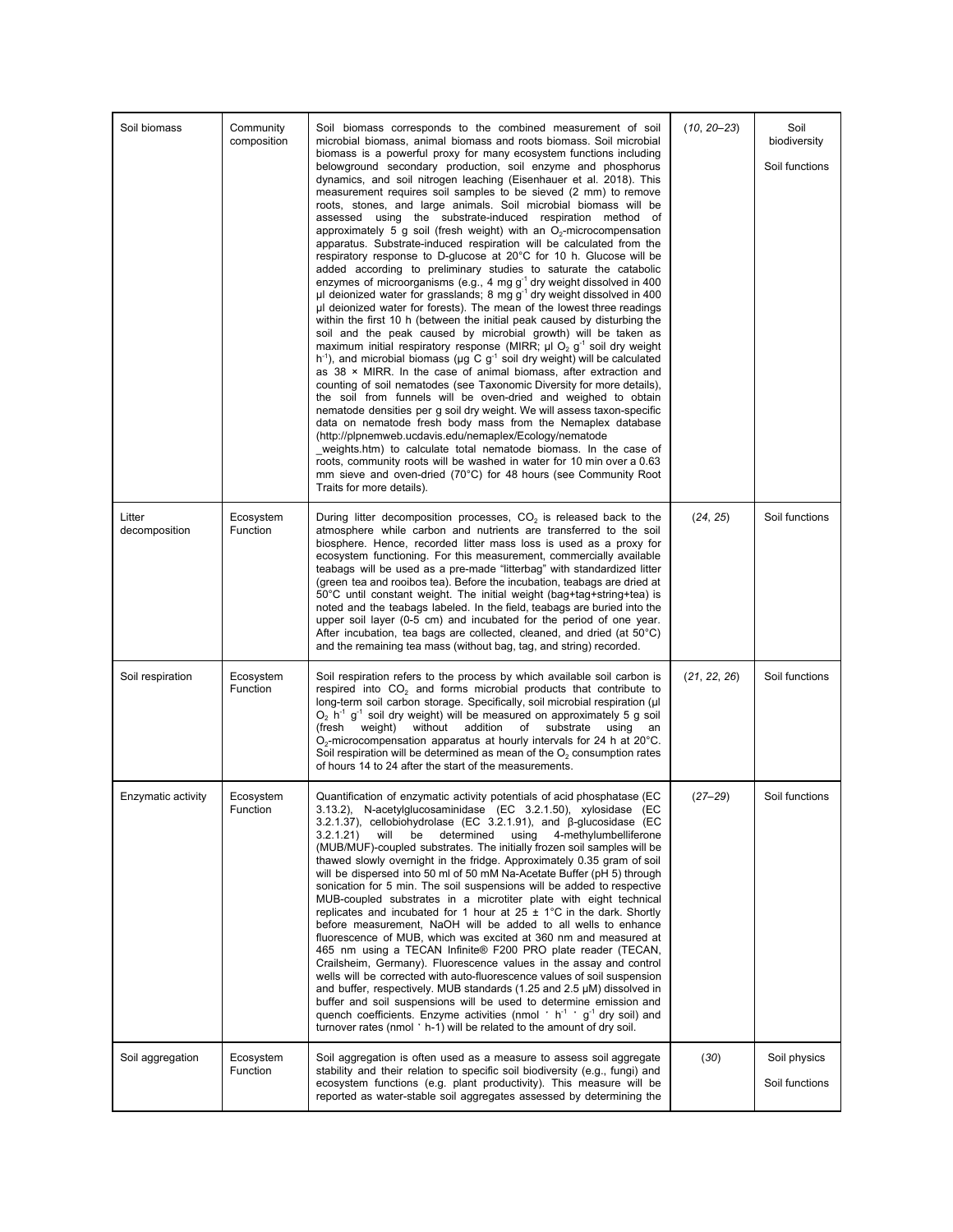|                  |                        | resistance of soil aggregates against water as a disintegrating force, by<br>applying an approach modified from Kemper and Rosenau (1986). The<br>resulting index represents the percentage of water-stable aggregates<br>with a diameter smaller than 4 mm. Additionally, debris (i.e., coarse<br>matter) will be separated from the water-stable fraction to correctly<br>determine the water-stable aggregates (WSA) fraction of the sample:<br>%WSA=(water stable fraction-coarse matter)/(4 q-coarse matter).                                                                                                                                                                                                                                                                                                                                                                                                                                                                                                                                                                                              |             |                                  |
|------------------|------------------------|-----------------------------------------------------------------------------------------------------------------------------------------------------------------------------------------------------------------------------------------------------------------------------------------------------------------------------------------------------------------------------------------------------------------------------------------------------------------------------------------------------------------------------------------------------------------------------------------------------------------------------------------------------------------------------------------------------------------------------------------------------------------------------------------------------------------------------------------------------------------------------------------------------------------------------------------------------------------------------------------------------------------------------------------------------------------------------------------------------------------|-------------|----------------------------------|
| Nutrient cycling | Ecosystem<br>Function  | Nutrient cycling is an important component of soil systems that affects<br>not only their productive potential, but also their ecological functions<br>and processes. This EBV will aggregate data from several nutrients<br>regarding their presence, magnitude and availability. We will focus on<br>nitrogen, carbon and phosphorus as target elements for which we will<br>calculate: i) nitrogen mineralization, availability and total; ii) total and<br>organic carbon; iii) available phosphorus. For nitrogen mineralization,<br>air-dried soil samples are re-wetted to reach 80% of their water holding<br>capacity and incubated in the laboratory for 14 days at 30°C. The<br>potential net N mineralization rate is estimated as the difference<br>between initial and final inorganic N. The availability of soil nutrients will<br>be calculated using root simulators, available N will be colorimetrically<br>analyzed. Available P will be determined using a colorimetric<br>determination based on the reaction with ammonium molybdate and<br>development of the 'Molybdenum Blue' color. | $(31 - 35)$ | Soil chemistry<br>Soil functions |
| Habitat extent   | Ecosystem<br>Structure | Bulk density will be measured at each site following the Cylindrical<br>Core Method, where three sampling points will be randomly placed<br>within the plot and sampled with a core cylinder. Next, the soil cores will<br>be dried in the oven at 100°C for 24 h and weighted. For pH, 10 mL of<br>CaCl2 (0.01 M) will be added to 4.00 g of air-dried and sieved (at 2<br>mm) soil and homogenized for 5 min at 300rev/min. After 1 h, pH will<br>be measured at least three times, and the average will be recorded. For<br>soil structure, soils are going to be separated into size classes (sand,<br>silt, clay) and reported as proportions.                                                                                                                                                                                                                                                                                                                                                                                                                                                             | (25, 36)    | Soil physics<br>Soil chemistry   |

#### **Extended References**

- 1. C. A. Guerra, L. Pendleton, E. G. Drakou, V. Proença, W. Appeltans, T. Domingos, G. Geller, S. [Giamberini,](http://paperpile.com/b/Xm6ekv/mWN4) M. Gill, H. Hummel, S. Imperio, M. McGeoch, A. [Provenzale,](http://paperpile.com/b/Xm6ekv/mWN4) I. Serral, A. Stritih, E. Turak, P. Vihervaara, A. Ziemba, H. M. Pereira, Finding the essential: Improving [conservation](http://paperpile.com/b/Xm6ekv/mWN4) monitoring across scales. *Global Ecology and [Conservation](http://paperpile.com/b/Xm6ekv/mWN4)*[.](http://paperpile.com/b/Xm6ekv/mWN4) **[18](http://paperpile.com/b/Xm6ekv/mWN4)**, [e00601](http://paperpile.com/b/Xm6ekv/mWN4) (2019).
- 2. L. Tedersoo, B. Lindahl, Fungal [identification](http://paperpile.com/b/Xm6ekv/lEZ4) biases in microbiome projects. *Environ. [Microbiol.](http://paperpile.com/b/Xm6ekv/lEZ4) Rep.* **[8](http://paperpile.com/b/Xm6ekv/lEZ4)**, [774–779](http://paperpile.com/b/Xm6ekv/lEZ4) (2016).
- 3. L. Tedersoo, A. [Tooming-Klunderud,](http://paperpile.com/b/Xm6ekv/6S7r) S. Anslan, PacBio metabarcoding of Fungi and other eukaryotes: errors, biases and [perspectives.](http://paperpile.com/b/Xm6ekv/6S7r) *New [Phytol.](http://paperpile.com/b/Xm6ekv/6S7r)* **[217](http://paperpile.com/b/Xm6ekv/6S7r)**, [1370–1385](http://paperpile.com/b/Xm6ekv/6S7r) (2018).
- 4. A. E. Parada, D. M. [Needham,](http://paperpile.com/b/Xm6ekv/0dPv) J. A. Fuhrman, Every base matters: assessing small subunit rRNA primers for marine microbiomes with mock [communities,](http://paperpile.com/b/Xm6ekv/0dPv) time series and global field samples. *Environ. [Microbiol.](http://paperpile.com/b/Xm6ekv/0dPv)* **[18](http://paperpile.com/b/Xm6ekv/0dPv)**, [1403–1414](http://paperpile.com/b/Xm6ekv/0dPv) (2016).
- 5. A. Apprill, S. McNally, R. Parsons, L. Weber, Minor revision to V4 region SSU rRNA 806R gene primer greatly [increases](http://paperpile.com/b/Xm6ekv/6Qfn) detection of SAR11 [bacterioplankton.](http://paperpile.com/b/Xm6ekv/6Qfn) *Aquat. [Microb.](http://paperpile.com/b/Xm6ekv/6Qfn) Ecol.* **[75](http://paperpile.com/b/Xm6ekv/6Qfn)**, [129–137](http://paperpile.com/b/Xm6ekv/6Qfn) (2015).
- 6. M. Bahram, S. Anslan, F. Hildebrand, P. Bork, L. Tedersoo, Newly designed 16S rRNA [metabarcoding](http://paperpile.com/b/Xm6ekv/hz8i) primers amplify diverse and novel archaeal taxa from the [environment.](http://paperpile.com/b/Xm6ekv/hz8i) *Environ. [Microbiol.](http://paperpile.com/b/Xm6ekv/hz8i) Rep.* **[11](http://paperpile.com/b/Xm6ekv/hz8i)**, [487–494](http://paperpile.com/b/Xm6ekv/hz8i) (2019).
- 7. M. Bahram, F. Hildebrand, S. K. Forslund, J. L. Anderson, N. A. Soudzilovskaia, P. M. Bodegom, J. [Bengtsson-Palme,](http://paperpile.com/b/Xm6ekv/AGzv) S. Anslan, L. P. Coelho, H. Harend, J. [Huerta-Cepas,](http://paperpile.com/b/Xm6ekv/AGzv) M. H. Medema, M. R. Maltz, S. Mundra, P. A. Olsson, M. Pent, S. Põlme, S. Sunagawa, M. Ryberg, L. Tedersoo, P. Bork, Structure and function of the global topsoil [microbiome.](http://paperpile.com/b/Xm6ekv/AGzv) *[Nature](http://paperpile.com/b/Xm6ekv/AGzv)*[.](http://paperpile.com/b/Xm6ekv/AGzv) **[560](http://paperpile.com/b/Xm6ekv/AGzv)**, [233–237](http://paperpile.com/b/Xm6ekv/AGzv) [\(2018\).](http://paperpile.com/b/Xm6ekv/AGzv)
- 8. S. Anslan, M. Bahram, I. Hiiesalu, L. Tedersoo, PipeCraft: Flexible open-source toolkit for [bioinformatics](http://paperpile.com/b/Xm6ekv/kVlb) analysis of custom [high-throughput](http://paperpile.com/b/Xm6ekv/kVlb) amplicon sequencing data. *Molecular Ecology [Resources](http://paperpile.com/b/Xm6ekv/kVlb)*[.](http://paperpile.com/b/Xm6ekv/kVlb) **[17](http://paperpile.com/b/Xm6ekv/kVlb)** (2017), pp. [e234–e240.](http://paperpile.com/b/Xm6ekv/kVlb)
- 9. F. Hildebrand, R. Y. Tito, A. Voigt, P. Bork, J. Raes, Correction: LotuS: an efficient and [user-friendly](http://paperpile.com/b/Xm6ekv/WgIN) OTU processing pipeline. *[Microbiome](http://paperpile.com/b/Xm6ekv/WgIN)*[.](http://paperpile.com/b/Xm6ekv/WgIN) **[2](http://paperpile.com/b/Xm6ekv/WgIN)** [\(2014\),](http://paperpile.com/b/Xm6ekv/WgIN) p. 37.
- 10. S. Cesarz, A. Eva Schulz, R. Beugnon, N. [Eisenhauer,](http://paperpile.com/b/Xm6ekv/j4Q6) Testing soil nematode extraction efficiency using different variations of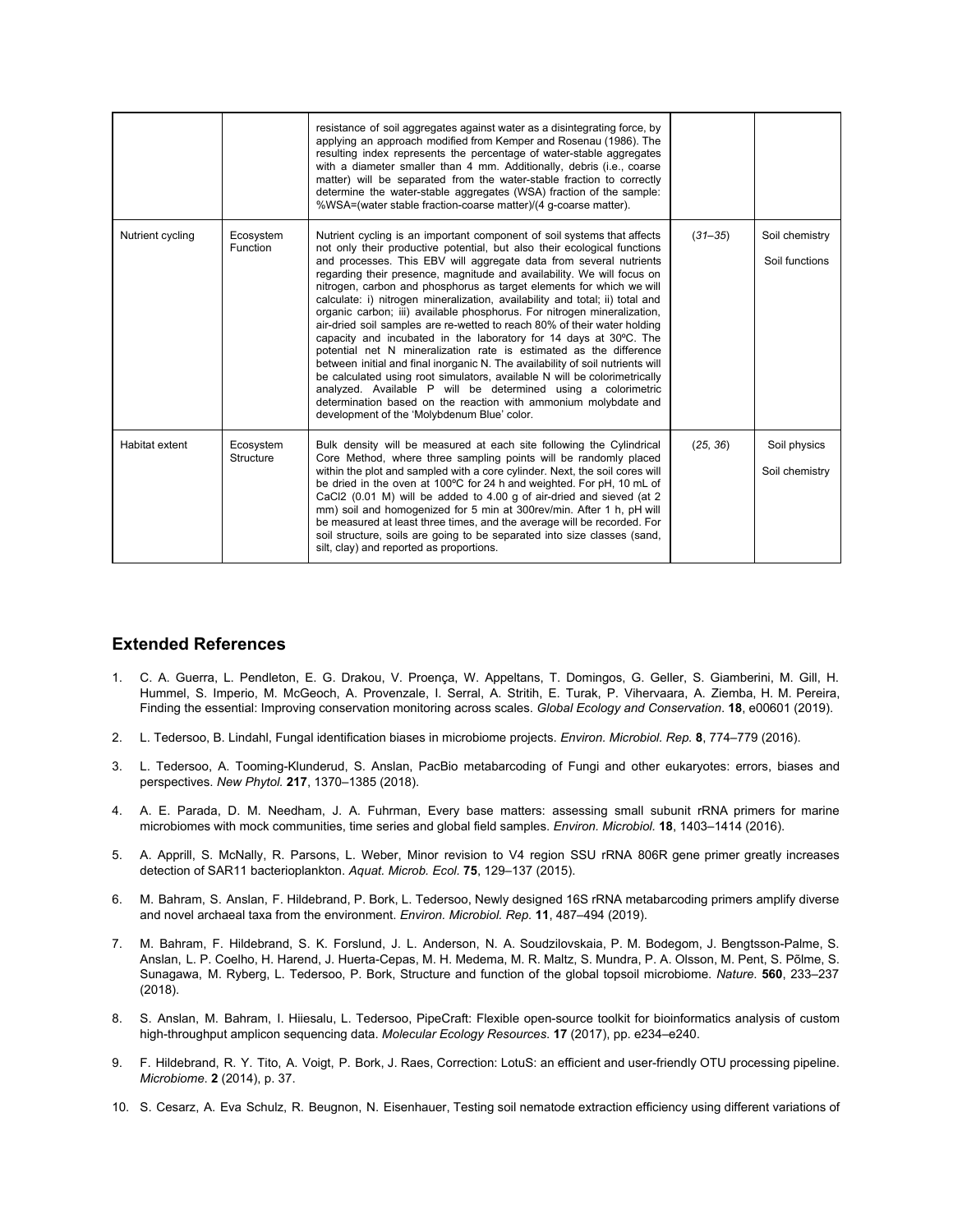the [Baermann-funnel](http://paperpile.com/b/Xm6ekv/j4Q6) method. *Soil [Org.](http://paperpile.com/b/Xm6ekv/j4Q6)* **[91](http://paperpile.com/b/Xm6ekv/j4Q6)**, 61–72 [\(2019\).](http://paperpile.com/b/Xm6ekv/j4Q6)

- 11. J. I. M. Flegg, D. J. Hooper, Others, [Extraction](http://paperpile.com/b/Xm6ekv/MDGh) of free-living stages from soil. *Technical Bulletin. Ministry of [Agriculture,](http://paperpile.com/b/Xm6ekv/MDGh) [Fisheries](http://paperpile.com/b/Xm6ekv/MDGh) and Food*, 5–22 [\(1970\).](http://paperpile.com/b/Xm6ekv/MDGh)
- 12. G. W. Yeates, T. Bongers, R. G. De Goede, D. W. Freckman, S. S. [Georgieva,](http://paperpile.com/b/Xm6ekv/BJw8) Feeding habits in soil nematode families and genera-an outline for soil [ecologists.](http://paperpile.com/b/Xm6ekv/BJw8) *J. [Nematol.](http://paperpile.com/b/Xm6ekv/BJw8)* **[25](http://paperpile.com/b/Xm6ekv/BJw8)**, [315–331](http://paperpile.com/b/Xm6ekv/BJw8) (1993).
- 13. M. Yoder, I. W. King, I. T. De Ley, J. Mann, M. [Mundo-Ocampo,](http://paperpile.com/b/Xm6ekv/1fQA) L. Poiras, P. De Ley, M. Blaxter, DESS: a versatile solution for preserving [morphology](http://paperpile.com/b/Xm6ekv/1fQA) and extractable DNA of nematodes. *[Nematology](http://paperpile.com/b/Xm6ekv/1fQA)*[.](http://paperpile.com/b/Xm6ekv/1fQA) **[8](http://paperpile.com/b/Xm6ekv/1fQA)**, [367–376](http://paperpile.com/b/Xm6ekv/1fQA) (2006).
- 14. N. Fierer, J. W. Leff, B. J. Adams, U. N. Nielsen, S. T. Bates, C. L. Lauber, S. Owens, J. A. Gilbert, D. H. Wall, J. G. [Caporaso,](http://paperpile.com/b/Xm6ekv/oIME) Cross-biome [metagenomic](http://paperpile.com/b/Xm6ekv/oIME) analyses of soil microbial communities and their functional attributes. *Proc. Natl. [Acad.](http://paperpile.com/b/Xm6ekv/oIME) Sci. U. S. A[.](http://paperpile.com/b/Xm6ekv/oIME)* **[109](http://paperpile.com/b/Xm6ekv/oIME)**, [21390–21395](http://paperpile.com/b/Xm6ekv/oIME) (2012).
- 15. M. [Delgado-Baquerizo,](http://paperpile.com/b/Xm6ekv/ARyZ) P. B. Reich, C. Trivedi, D. J. Eldridge, S. Abades, F. D. Alfaro, F. Bastida, A. A. Berhe, N. A. Cutler, A. Gallardo, L. [García-Velázquez,](http://paperpile.com/b/Xm6ekv/ARyZ) S. C. Hart, P. E. Hayes, J.-Z. He, Z.-Y. Hseu, H.-W. Hu, M. Kirchmair, S. Neuhauser, C. A. Pérez, S. C. Reed, F. Santos, B. W. Sullivan, P. Trivedi, J.-T. Wang, L. [Weber-Grullon,](http://paperpile.com/b/Xm6ekv/ARyZ) M. A. Williams, B. K. Singh, Multiple elements of soil [biodiversity](http://paperpile.com/b/Xm6ekv/ARyZ) drive ecosystem functions across biomes. *Nature Ecology & [Evolution](http://paperpile.com/b/Xm6ekv/ARyZ)*[.](http://paperpile.com/b/Xm6ekv/ARyZ) **[4](http://paperpile.com/b/Xm6ekv/ARyZ)** (2020), pp. [210–220.](http://paperpile.com/b/Xm6ekv/ARyZ)
- 16. D. Cluzeau, M. Guernion, R. Chaussod, F. Martin-Laurent, C. Villenave, J. Cortet, N. [Ruiz-Camacho,](http://paperpile.com/b/Xm6ekv/QNu2) C. Pernin, T. Mateille, L. Philippot, A. Bellido, L. Rougé, D. Arrouays, A. Bispo, G. Pérès, Integration of [biodiversity](http://paperpile.com/b/Xm6ekv/QNu2) in soil quality monitoring: Baselines for microbial and soil fauna [parameters](http://paperpile.com/b/Xm6ekv/QNu2) for different land-use types. *Eur. J. Soil [Biol.](http://paperpile.com/b/Xm6ekv/QNu2)* **[49](http://paperpile.com/b/Xm6ekv/QNu2)**, 63–72 [\(2012\).](http://paperpile.com/b/Xm6ekv/QNu2)
- 17. N. Fierer, J. A. Jackson, R. Vilgalys, R. B. Jackson, Assessment of soil microbial community structure by use of [taxon-specific](http://paperpile.com/b/Xm6ekv/zzRP) [quantitative](http://paperpile.com/b/Xm6ekv/zzRP) PCR assays. *Appl. Environ. [Microbiol.](http://paperpile.com/b/Xm6ekv/zzRP)* **[71](http://paperpile.com/b/Xm6ekv/zzRP)**, [4117–4120](http://paperpile.com/b/Xm6ekv/zzRP) (2005).
- 18. G. Freschet, C. Roumet, L. Comas, M. Weemstra, G. [Bengough,](http://paperpile.com/b/Xm6ekv/jsGI) B. Rewald, R. Bardgett, G. De Deyn, D. Johnson, J. Klimešová, M. Lukac, M. L. [McCormack,](http://paperpile.com/b/Xm6ekv/jsGI) I. Meier, L. Pagès, H. Poorter, I. Prieto, N. Wurzburger, M. Zadworny, A. [Bagniewska-Zadworna,](http://paperpile.com/b/Xm6ekv/jsGI) E. Blancaflor, I. Brunner, A. Gessler, S. Hobbie, C. Iversen, L. Mommer, C. Picon-Cochard, J. Postma, L. Rose, P. Ryser, M. Scherer-Lorenzen, N. Soudzilovskaia, T. Sun, O. [Valverde-Barrantes,](http://paperpile.com/b/Xm6ekv/jsGI) A. Weigelt, L. York, C. Noûs, A. [Stokes,](http://paperpile.com/b/Xm6ekv/jsGI) *New [Phytol.](http://paperpile.com/b/Xm6ekv/jsGI)*, in [press.](http://paperpile.com/b/Xm6ekv/jsGI)
- 19. F. T. Maestre, M. [Delgado-Baquerizo,](http://paperpile.com/b/Xm6ekv/zxVv) T. C. Jeffries, D. J. Eldridge, V. Ochoa, B. Gozalo, J. L. Quero, M. García-Gómez, A. Gallardo, W. Ulrich, M. A. Bowker, T. Arredondo, C. [Barraza-Zepeda,](http://paperpile.com/b/Xm6ekv/zxVv) D. Bran, A. Florentino, J. Gaitán, J. R. Gutiérrez, E. [Huber-Sannwald,](http://paperpile.com/b/Xm6ekv/zxVv) M. Jankju, R. L. Mau, M. Miriti, K. Naseri, A. Ospina, I. Stavi, D. Wang, N. N. Woods, X. Yuan, E. Zaady, B. K. Singh, Increasing aridity reduces soil microbial diversity and [abundance](http://paperpile.com/b/Xm6ekv/zxVv) in global drylands. *[Proceedings](http://paperpile.com/b/Xm6ekv/zxVv) of the National [Academy](http://paperpile.com/b/Xm6ekv/zxVv) of Sciences*[.](http://paperpile.com/b/Xm6ekv/zxVv) **[112](http://paperpile.com/b/Xm6ekv/zxVv)**, [201516684](http://paperpile.com/b/Xm6ekv/zxVv) (2015).
- 20. T. Beck, R. G. Joergensen, E. Kandeler, F. Makeschin, E. Nuss, H. R. Oberholzer, S. Scheu, An [inter-laboratory](http://paperpile.com/b/Xm6ekv/E7f2) comparison of ten different ways of [measuring](http://paperpile.com/b/Xm6ekv/E7f2) soil microbial biomass C. *Soil Biol. [Biochem.](http://paperpile.com/b/Xm6ekv/E7f2)* **[29](http://paperpile.com/b/Xm6ekv/E7f2)**, [1023–1032](http://paperpile.com/b/Xm6ekv/E7f2) (1997).
- 21. S. Scheu, Automated measurement of the respiratory response of soil [microcompartments:](http://paperpile.com/b/Xm6ekv/8eFD) Active microbial biomass in [earthworm](http://paperpile.com/b/Xm6ekv/8eFD) faeces. *Soil Biol. [Biochem.](http://paperpile.com/b/Xm6ekv/8eFD)* **[24](http://paperpile.com/b/Xm6ekv/8eFD)**, [1113–1118](http://paperpile.com/b/Xm6ekv/8eFD) (1992).
- 22. N. [Eisenhauer,](http://paperpile.com/b/Xm6ekv/b8aR) T. Dobies, S. Cesarz, S. E. Hobbie, R. J. Meyer, K. Worm, P. B. Reich, Plant diversity effects on soil food webs are stronger than those of elevated CO2 and N deposition in a long-term grassland [experiment.](http://paperpile.com/b/Xm6ekv/b8aR) *Proc. Natl. [Acad.](http://paperpile.com/b/Xm6ekv/b8aR) Sci. U. S. A[.](http://paperpile.com/b/Xm6ekv/b8aR)* **[110](http://paperpile.com/b/Xm6ekv/b8aR)**, [6889–6894](http://paperpile.com/b/Xm6ekv/b8aR) (2013).
- 23. N. [Eisenhauer,](http://paperpile.com/b/Xm6ekv/a0ji) J. Hines, F. Isbell, F. van der Plas, S. E. Hobbie, C. E. Kazanski, A. Lehmann, M. Liu, A. Lochner, M. C. Rillig, A. Vogel, K. Worm, P. B. Reich, Plant diversity maintains multiple soil functions in future [environments.](http://paperpile.com/b/Xm6ekv/a0ji) *[Elife](http://paperpile.com/b/Xm6ekv/a0ji)*[.](http://paperpile.com/b/Xm6ekv/a0ji) **[7](http://paperpile.com/b/Xm6ekv/a0ji)** [\(2018\),](http://paperpile.com/b/Xm6ekv/a0ji) [doi:](http://paperpile.com/b/Xm6ekv/a0ji)[10.7554/eLife.41228](http://dx.doi.org/10.7554/eLife.41228)[.](http://paperpile.com/b/Xm6ekv/a0ji)
- 24. J. A. Keuskamp, B. J. J. [Dingemans,](http://paperpile.com/b/Xm6ekv/4JB4) T. Lehtinen, J. M. Sarneel, M. M. Hefting, Tea Bag Index: a novel approach to collect uniform [decomposition](http://paperpile.com/b/Xm6ekv/4JB4) data across ecosystems, Methods Ecol. Evol., 4, 1070--1075 (2013).
- 25. A. H. Halbritter, H. J. De Boeck, A. E. Eycott, S. Reinsch, D. A. Robinson, S. Vicca, B. Berauer, C. T. [Christiansen,](http://paperpile.com/b/Xm6ekv/ZgCc) M. Estiarte, J. M. [Grünzweig,](http://paperpile.com/b/Xm6ekv/ZgCc) R. Gya, K. Hansen, A. Jentsch, H. Lee, S. Linder, J. Marshall, J. Peñuelas, I. Kappel Schmidt, E. Stuart-[Haëntjens,](http://paperpile.com/b/Xm6ekv/ZgCc) P. Wilfahrt, the ClimMani Working Group, V. Vandvik, N. Abrantes, M. Almagro, I. H. J. Althuizen, I. C. Barrio, M. te Beest, C. Beier, I. Beil, Z. C. Berry, T. [Birkemoe,](http://paperpile.com/b/Xm6ekv/ZgCc) J. W. Bjerke, B. Blonder, G. Blume-Werry, G. Bohrer, I. Campos, L. A. Cernusak, B. H. Chojnicki, B. J. Cosby, L. T. Dickman, I. Djukic, I. Filella, L. [Fuchslueger,](http://paperpile.com/b/Xm6ekv/ZgCc) A. Gargallo-Garriga, M. A. K. Gillespie, G. R. Goldsmith, C. Gough, F. W. Halliday, S. Joar Hegland, G. Hoch, P. Holub, F. [Jaroszynska,](http://paperpile.com/b/Xm6ekv/ZgCc) D. M. Johnson, S. B. Jones, P. Kardol, J. J. Keizer, K. Klem, H. S. Konestabo, J. Kreyling, G. Kröel-Dulay, S. M. [Landhäusser,](http://paperpile.com/b/Xm6ekv/ZgCc) K. S. Larsen, N. Leblans, I. Lebron, M. M. Lehmann, J. J. [Lembrechts,](http://paperpile.com/b/Xm6ekv/ZgCc) A. Lenz, A. Linstädter, J. Llusià, M. Macias-Fauria, A. V. Malyshev, P. Mänd, M. Marshall, A. M. Matheny, N. [McDowell,](http://paperpile.com/b/Xm6ekv/ZgCc) I. C. Meier, F. C. Meinzer, S. T. Michaletz, M. L. Miller, L. Muffler, M. Oravec, I. Ostonen, A. Porcar-Castell, C. Preece, I. C. Prentice, D. Radujković, V. [Ravolainen,](http://paperpile.com/b/Xm6ekv/ZgCc) R. Ribbons, J. C. Ruppert, L. Sack, J. Sardans, A. [Schindlbacher,](http://paperpile.com/b/Xm6ekv/ZgCc) C. Scoffoni, B. D. Sigurdsson, S. Smart, S. W. Smith, F. Soper, J. D. M. Speed, A.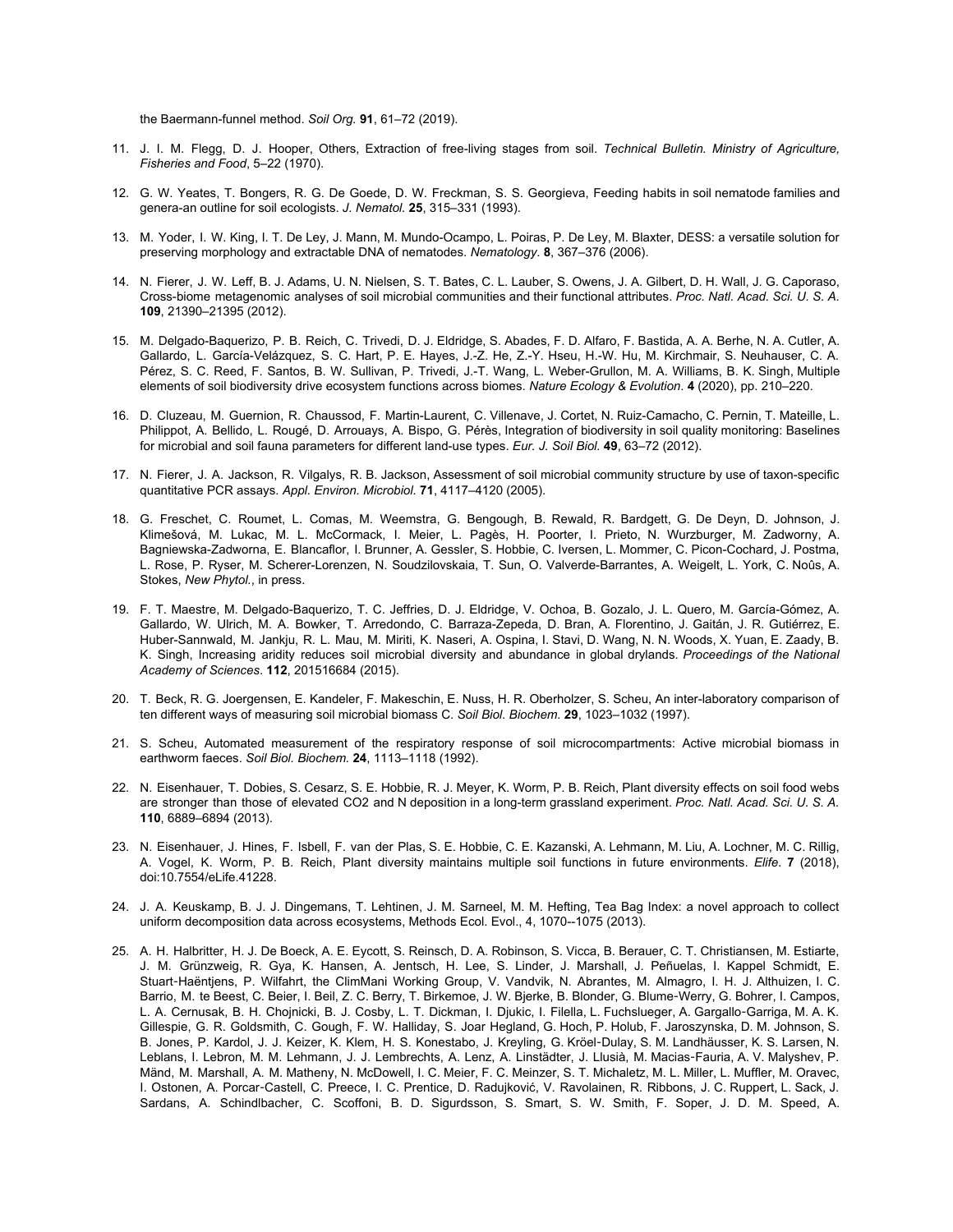Sverdrup-Thygeson, M. A. K. Sydenham, A. [Taghizadeh](http://paperpile.com/b/Xm6ekv/ZgCc)-Toosi, R. J. Telford, K. Tielbörger, J. P. Töpper, O. Urban, M. Ploeg, L. Van Langenhove, K. Večeřová, A. Ven, E. Verbruggen, U. Vik, R. Weigel, T. [Wohlgemuth,](http://paperpile.com/b/Xm6ekv/ZgCc) L. K. Wood, J. Zinnert, K. Zurba, The handbook for standardized field and laboratory [measurements](http://paperpile.com/b/Xm6ekv/ZgCc) in terrestrial climate change experiments and observational studies [\(ClimEx\).](http://paperpile.com/b/Xm6ekv/ZgCc) *[Methods](http://paperpile.com/b/Xm6ekv/ZgCc) Ecol. Evol.* **[11](http://paperpile.com/b/Xm6ekv/ZgCc)**, 22–37 [\(2020\).](http://paperpile.com/b/Xm6ekv/ZgCc)

- 26. C. D. Campbell, S. J. [Chapman,](http://paperpile.com/b/Xm6ekv/Y34r) C. M. Cameron, M. S. Davidson, J. M. Potts, A rapid microtiter plate method to measure carbon dioxide evolved from carbon substrate [amendments](http://paperpile.com/b/Xm6ekv/Y34r) so as to determine the physiological profiles of soil microbial [communities](http://paperpile.com/b/Xm6ekv/Y34r) by using whole soil. *Appl. Environ. [Microbiol.](http://paperpile.com/b/Xm6ekv/Y34r)* **[69](http://paperpile.com/b/Xm6ekv/Y34r)**, [3593–3599](http://paperpile.com/b/Xm6ekv/Y34r) (2003).
- 27. C. W. Bell, B. E. Fricks, J. D. Rocca, J. M. Steinweg, S. K. McMahon, M. D. Wallenstein, [High-throughput](http://paperpile.com/b/Xm6ekv/IR3U) fluorometric [measurement](http://paperpile.com/b/Xm6ekv/IR3U) of potential soil extracellular enzyme activities. *J. Vis. [Exp.](http://paperpile.com/b/Xm6ekv/IR3U)*, [e50961](http://paperpile.com/b/Xm6ekv/IR3U) (2013).
- 28. D. P. German, M. N. Weintraub, A. S. Grandy, C. L. Lauber, Z. L. Rinkes, S. D. Allison, [Optimization](http://paperpile.com/b/Xm6ekv/N21P) of hydrolytic and oxidative enzyme methods for [ecosystem](http://paperpile.com/b/Xm6ekv/N21P) studies. *Soil Biol. [Biochem.](http://paperpile.com/b/Xm6ekv/N21P)* **[43](http://paperpile.com/b/Xm6ekv/N21P)**, [1387–1397](http://paperpile.com/b/Xm6ekv/N21P) (2011).
- 29. R. L. [Sinsabaugh,](http://paperpile.com/b/Xm6ekv/klYB) K. Saiya-Cork, T. Long, M. P. Osgood, D. A. Neher, D. R. Zak, R. J. Norby, Soil microbial activity in a Liquidambar plantation [unresponsive](http://paperpile.com/b/Xm6ekv/klYB) to CO2-driven increases in primary production. *[Appl.](http://paperpile.com/b/Xm6ekv/klYB) Soil Ecol[.](http://paperpile.com/b/Xm6ekv/klYB)* **[24](http://paperpile.com/b/Xm6ekv/klYB)**, [263–271](http://paperpile.com/b/Xm6ekv/klYB) (2003).
- 30. W. D. Kemper, R. C. Rosenau, Aggregate stability and size [distribution.](http://paperpile.com/b/Xm6ekv/QfE0) p. 425--442. A. Klute (ed.) Methods of soil analysis. Part 1. Agron. Monogr. 9. ASA and SSSA, [Madison,](http://paperpile.com/b/Xm6ekv/QfE0) WI. *Aggregate stability and size [distribution.](http://paperpile.com/b/Xm6ekv/QfE0) p. 425--442. In A. Klute (ed. ) Methods of soil analysis. Part 1. 2nd ed. Agron. Monogr. 9. ASA and SSSA, [Madison,](http://paperpile.com/b/Xm6ekv/QfE0) WI.* [\(1986\).](http://paperpile.com/b/Xm6ekv/QfE0)
- 31. M. [Delgado-Baquerizo,](http://paperpile.com/b/Xm6ekv/pne2) F. T. Maestre, A. Gallardo, M. A. Bowker, M. D. Wallenstein, J. L. Quero, V. Ochoa, B. Gozalo, M. García-Gómez, S. Soliveres, P. García-Palacios, M. Berdugo, E. Valencia, C. Escolar, T. Arredondo, C. [Barraza-Zepeda,](http://paperpile.com/b/Xm6ekv/pne2) D. Bran, J. A. Carreira, M. Chaieb, A. A. [Conceição,](http://paperpile.com/b/Xm6ekv/pne2) M. Derak, D. J. Eldridge, A. Escudero, C. I. Espinosa, J. Gaitán, M. G. Gatica, S. [Gómez-González,](http://paperpile.com/b/Xm6ekv/pne2) E. Guzman, J. R. Gutiérrez, A. Florentino, E. Hepper, R. M. Hernández, E. Huber-Sannwald, M. Jankju, J. Liu, R. L. Mau, M. Miriti, J. [Monerris,](http://paperpile.com/b/Xm6ekv/pne2) K. Naseri, Z. Noumi, V. Polo, A. Prina, E. Pucheta, E. Ramírez, D. A. [Ramírez-Collantes,](http://paperpile.com/b/Xm6ekv/pne2) R. Romão, M. Tighe, D. Torres, C. Torres-Díaz, E. D. Ungar, J. Val, W. Wamiti, D. Wang, E. Zaady, [Decoupling](http://paperpile.com/b/Xm6ekv/pne2) of soil nutrient cycles as a function of aridity in global drylands. *[Nature](http://paperpile.com/b/Xm6ekv/pne2)*[.](http://paperpile.com/b/Xm6ekv/pne2) **[502](http://paperpile.com/b/Xm6ekv/pne2)**, [672–676](http://paperpile.com/b/Xm6ekv/pne2) (2013).
- 32. M. F. Allen, Linking water and nutrients through the vadose zone: a fungal interface between the soil and plant [systems.](http://paperpile.com/b/Xm6ekv/lO4S) 干旱区 [科学](http://paperpile.com/b/Xm6ekv/lO4S). **[3](http://paperpile.com/b/Xm6ekv/lO4S)**, [155–163](http://paperpile.com/b/Xm6ekv/lO4S) (2011).
- 33. M. [Delgado-Baquerizo,](http://paperpile.com/b/Xm6ekv/tVOV) A. Gallardo, Depolymerization and mineralization rates at 12 Mediterranean sites with varying soil N [availability.](http://paperpile.com/b/Xm6ekv/tVOV) A test for the Schimel and Bennett model. *Soil Biology and [Biochemistry](http://paperpile.com/b/Xm6ekv/tVOV)*[.](http://paperpile.com/b/Xm6ekv/tVOV) **[43](http://paperpile.com/b/Xm6ekv/tVOV)** (2011), pp. [693–696.](http://paperpile.com/b/Xm6ekv/tVOV)
- 34. N. S. Greenan, R. L. Mulvaney, G. K. Sims, A microscale method for colorimetric [determination](http://paperpile.com/b/Xm6ekv/eqLk) of urea in soil extracts. *[Commun.](http://paperpile.com/b/Xm6ekv/eqLk) Soil Sci. Plant Anal[.](http://paperpile.com/b/Xm6ekv/eqLk)* **[26](http://paperpile.com/b/Xm6ekv/eqLk)**, [2519–2529](http://paperpile.com/b/Xm6ekv/eqLk) (1995).
- 35. R. H. Bray, L. T. Kurtz, [DETERMINATION](http://paperpile.com/b/Xm6ekv/WAH1) OF TOTAL, ORGANIC, AND AVAILABLE FORMS OF PHOSPHORUS IN SOILS. *Soil [Science](http://paperpile.com/b/Xm6ekv/WAH1)*[.](http://paperpile.com/b/Xm6ekv/WAH1) **[59](http://paperpile.com/b/Xm6ekv/WAH1)** [\(1945\),](http://paperpile.com/b/Xm6ekv/WAH1) pp. 39–46.
- 36. U. S. D. of [Agriculture,](http://paperpile.com/b/Xm6ekv/8R0w) Soil quality test kit guide (1999).